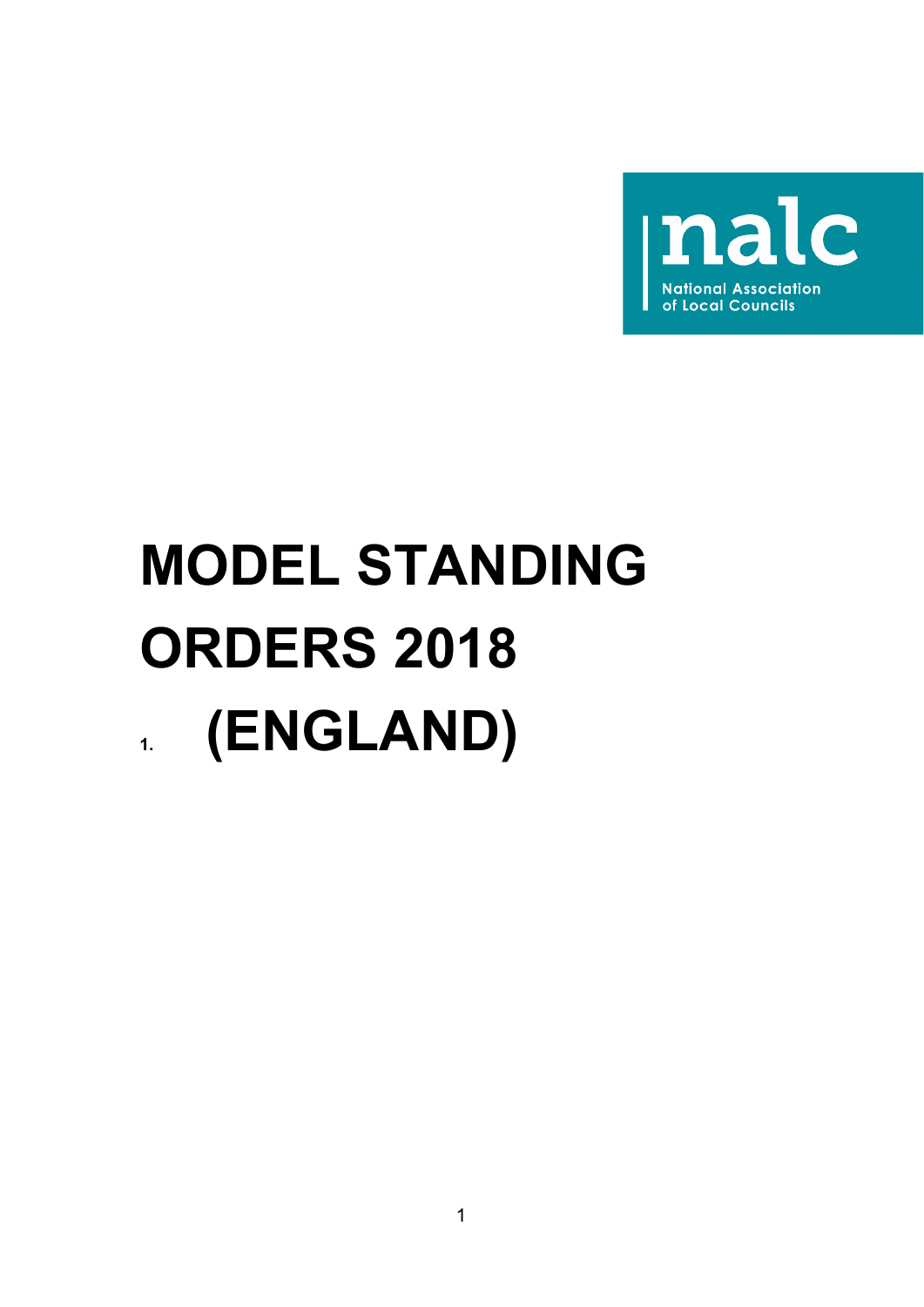**National Association of Local Councils (NALC) 109 Great Russell Street London WC1B 3LD**

**020 7637 1865 | nalc@nalc.gov.uk | www.nalc.gov.uk**

- **2. © NALC 2018. All rights are reserved. No part of this publication may be reproduced or used for commercial purposes without the written permission of NALC save that councils in membership of NALC have permission to edit and use the model standing orders in this publication for their governance purposes.**
- **3. Permission is given to use NALC's logo in the presented format only.**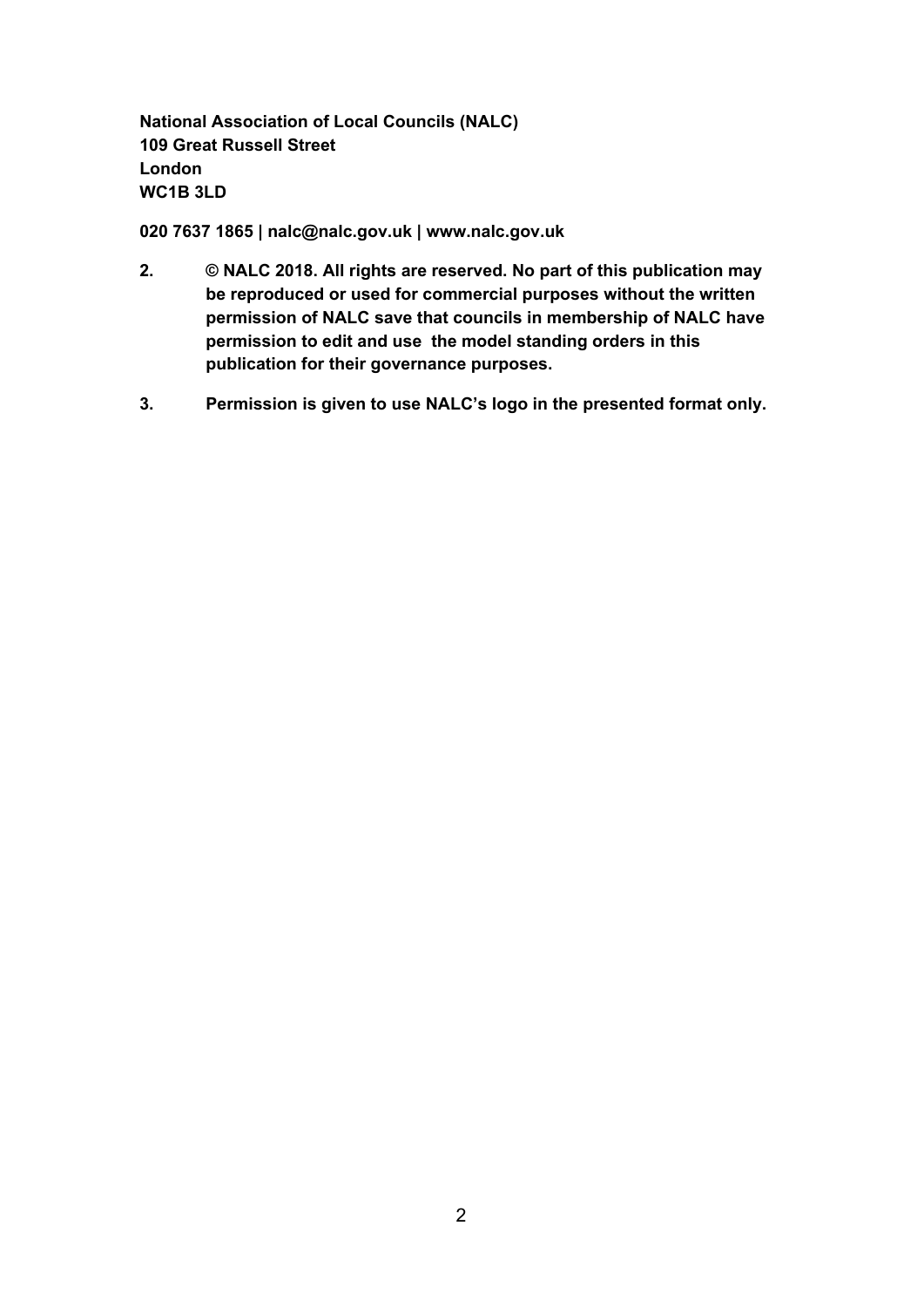<span id="page-2-0"></span>

| <b>INTRODUCTION</b>                                                         | 4                                                                                                                                                                                      |
|-----------------------------------------------------------------------------|----------------------------------------------------------------------------------------------------------------------------------------------------------------------------------------|
| <b>RULES OF DEBATE AT MEETINGS</b>                                          | 6                                                                                                                                                                                      |
| <b>DISORDERLY CONDUCT AT MEETINGS</b>                                       | 8                                                                                                                                                                                      |
| <b>MEETINGS GENERALLY</b>                                                   | 8                                                                                                                                                                                      |
| <b>COMMITTEES AND SUB-COMMITTEES</b>                                        | 11                                                                                                                                                                                     |
| <b>ORDINARY COUNCIL MEETINGS</b>                                            | 12                                                                                                                                                                                     |
| <b>SUB-COMMITTEES</b>                                                       | 14                                                                                                                                                                                     |
| <b>PREVIOUS RESOLUTIONS</b>                                                 | 14                                                                                                                                                                                     |
| <b>VOTING ON APPOINTMENTS</b>                                               | 15                                                                                                                                                                                     |
| <b>GIVEN TO THE PROPER OFFICER</b>                                          | 15                                                                                                                                                                                     |
| 16                                                                          |                                                                                                                                                                                        |
| <b>11. MANAGEMENT OF INFORMATION</b>                                        | 16                                                                                                                                                                                     |
| <b>12. DRAFT MINUTES</b>                                                    | 17                                                                                                                                                                                     |
| <b>13. CODE OF CONDUCT AND DISPENSATIONS</b>                                | 18                                                                                                                                                                                     |
| <b>14. CODE OF CONDUCT COMPLAINTS</b>                                       | 19                                                                                                                                                                                     |
| <b>15. PROPER OFFICER</b>                                                   | 19                                                                                                                                                                                     |
| <b>16. RESPONSIBLE FINANCIAL OFFICER</b>                                    | 21                                                                                                                                                                                     |
| <b>17. ACCOUNTS AND ACCOUNTING STATEMENTS</b>                               | 21                                                                                                                                                                                     |
| <b>18. FINANCIAL CONTROLS AND PROCUREMENT</b>                               | 22                                                                                                                                                                                     |
| <b>19. HANDLING STAFF MATTERS</b>                                           | 24                                                                                                                                                                                     |
| <b>20. RESPONSIBILITIES TO PROVIDE INFORMATION</b>                          | 25                                                                                                                                                                                     |
| 21. RESPONSIBILITIES UNDER DATA PROTECTION LEGISLATION                      | 25                                                                                                                                                                                     |
| <b>22. RELATIONS WITH THE PRESS/MEDIA</b>                                   | 26                                                                                                                                                                                     |
| 23. EXECUTION AND SEALING OF LEGAL DEEDS                                    | 26                                                                                                                                                                                     |
| 24. COMMUNICATING WITH DISTRICT AND COUNTY OR UNITARY<br><b>COUNCILLORS</b> | 26                                                                                                                                                                                     |
| <b>25. RESTRICTIONS ON COUNCILLOR ACTIVITIES</b>                            | 27                                                                                                                                                                                     |
| <b>26. STANDING ORDERS GENERALLY</b>                                        | 27                                                                                                                                                                                     |
|                                                                             | EXTRAORDINARY MEETINGS OF THE COUNCIL, COMMITTEES AND<br><b>MOTIONS FOR A MEETING THAT REQUIRE WRITTEN NOTICE TO BE</b><br>10. MOTIONS AT A MEETING THAT DO NOT REQUIRE WRITTEN NOTICE |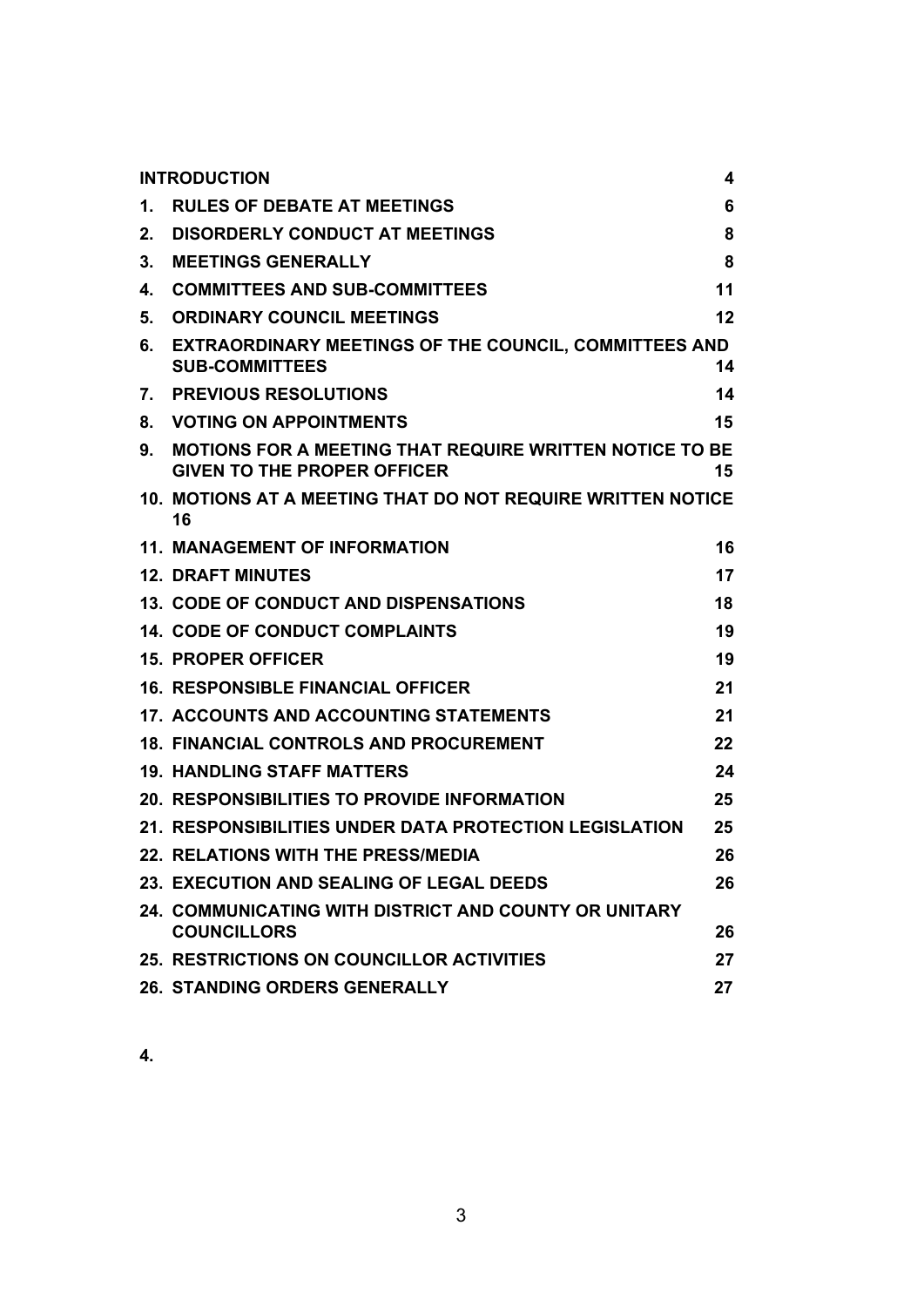#### **INTRODUCTION**

These model standing orders update the National Association of Local Council (NALC) model standing orders contained in "Local Councils Explained" by Meera Tharmarajah (© 2013 NALC). This publication contains new model standing orders which reference new legislation introduced after 2013 when the last model standing orders were published.

## **HOW TO USE MODEL STANDING ORDERS**

Standing orders are the written rules of a local council. Standing orders are essential to regulate the proceedings of a meeting. A council may also use standing orders to confirm or refer to various internal organisational and administrative arrangements. The standing orders of a council are not the same as the policies of a council but standing orders may refer to them.

Local councils operate within a wide statutory framework. NALC model standing orders incorporate and reference many statutory requirements to which councils are subject. It is not possible for the model standing orders to contain or reference all the statutory or legal requirements which apply to local councils. For example, it is not practical for model standing orders to document all obligations under data protection legislation. The statutory requirements to which a council is subject apply whether or not they are incorporated in a council's standing orders.

The model standing orders do not include model financial regulations. Financial regulations are standing orders to regulate and control the financial affairs and accounting procedures of a local council. The financial regulations, as opposed to the standing orders of a council, include most of the requirements relevant to the council's Responsible Financial Officer. Model financial regulations are available to councils in membership of NALC.

#### **DRAFTING NOTES**

Model standing orders that are in bold type contain legal and statutory requirements. It is recommended that councils adopt them without changing them or their meaning. Model standing orders not in bold are designed to help councils operate effectively but they do not contain statutory requirements so they may be adopted as drafted or amended to suit a council's needs. It is NALC's view that all model standing orders will generally be suitable for councils.

For convenience, the word "councillor" is used in model standing orders and, unless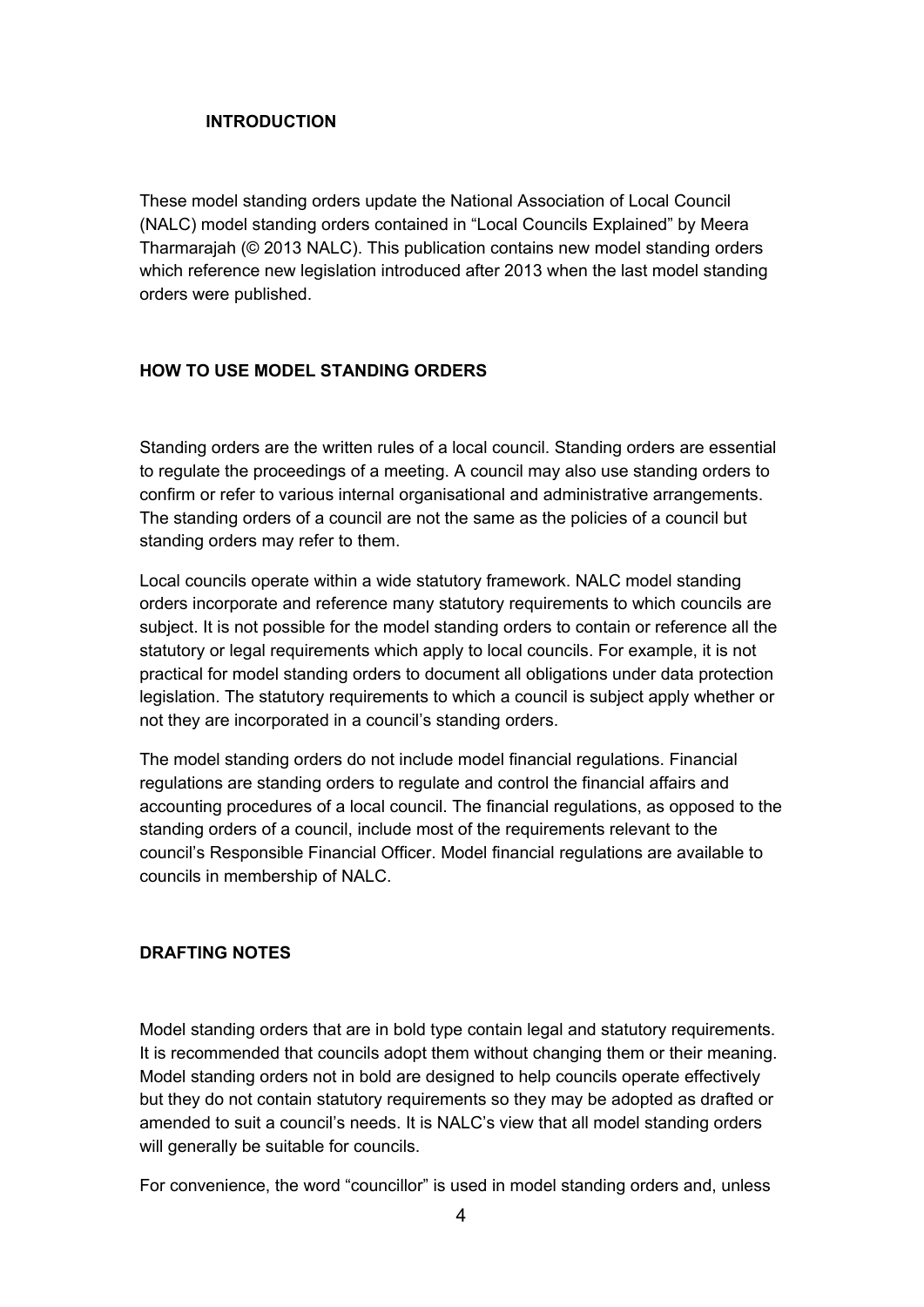the context suggests otherwise, includes a non-councillor with or without voting rights.

A model standing order that includes brackets like this '( )' requires information to be inserted by a council. A model standing order that includes brackets like this '[ ]' and the term 'OR' provides alternative options for a council to choose from when determining standing orders.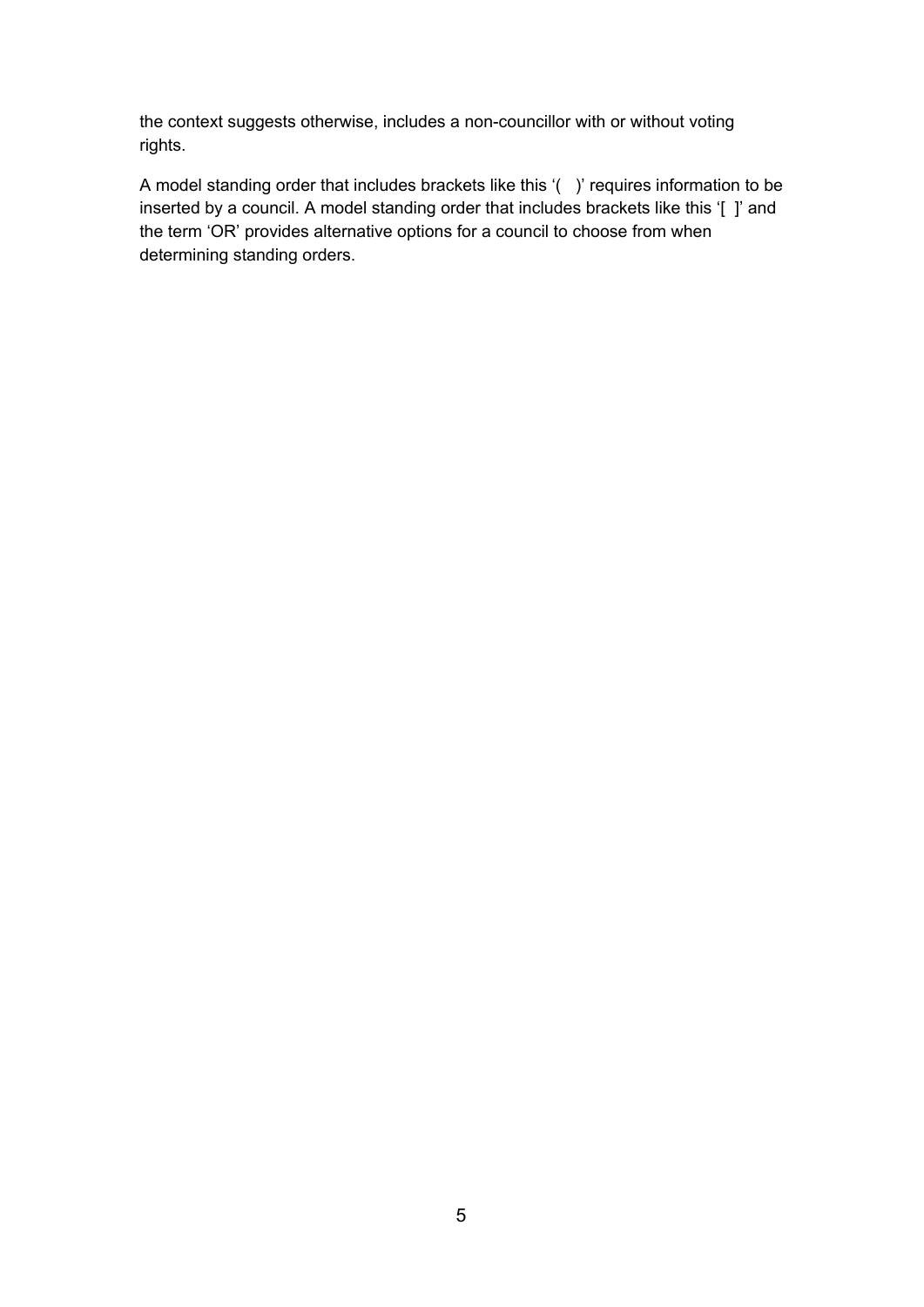## <span id="page-5-0"></span>**5. RULES OF DEBATE AT MEETINGS**

- a Motions on the agenda shall be considered in the order that they appear unless the order is changed at the discretion of the chairman of the meeting.
- b A motion (including an amendment) shall not be progressed unless it has been moved and seconded.
- c A motion on the agenda that is not moved by its proposer may be treated by the chairman of the meeting as withdrawn.
- d If a motion (including an amendment) has been seconded, it may be withdrawn by the proposer only with the consent of the seconder and the meeting.
- e An amendment is a proposal to remove or add words to a motion. It shall not negate the motion.
- f If an amendment to the original motion is carried, the original motion (as amended) becomes the substantive motion upon which further amendment(s) may be moved.
- g An amendment shall not be considered unless early verbal notice of it is given at the meeting and, if requested by the chairman of the meeting, is expressed in writing to the chairman.
- h A councillor may move an amendment to his own motion if agreed by the meeting. If a motion has already been seconded, the amendment shall be with the consent of the seconder and the meeting.
- i If there is more than one amendment to an original or substantive motion, the amendments shall be moved in the order directed by the chairman of the meeting.
- j Subject to standing order 1(k), only one amendment shall be moved and debated at a time, the order of which shall be directed by the chairman of the meeting.
- k One or more amendments may be discussed together if the chairman of the meeting considers this expedient but each amendment shall be voted upon separately.
- l A councillor may not move more than one amendment to an original or substantive motion.
- m The mover of an amendment has no right of reply at the end of debate on it.
- n Where a series of amendments to an original motion are carried, the mover of the original motion shall have a right of reply either at the end of debate on the first amendment or at the very end of debate on the final substantive motion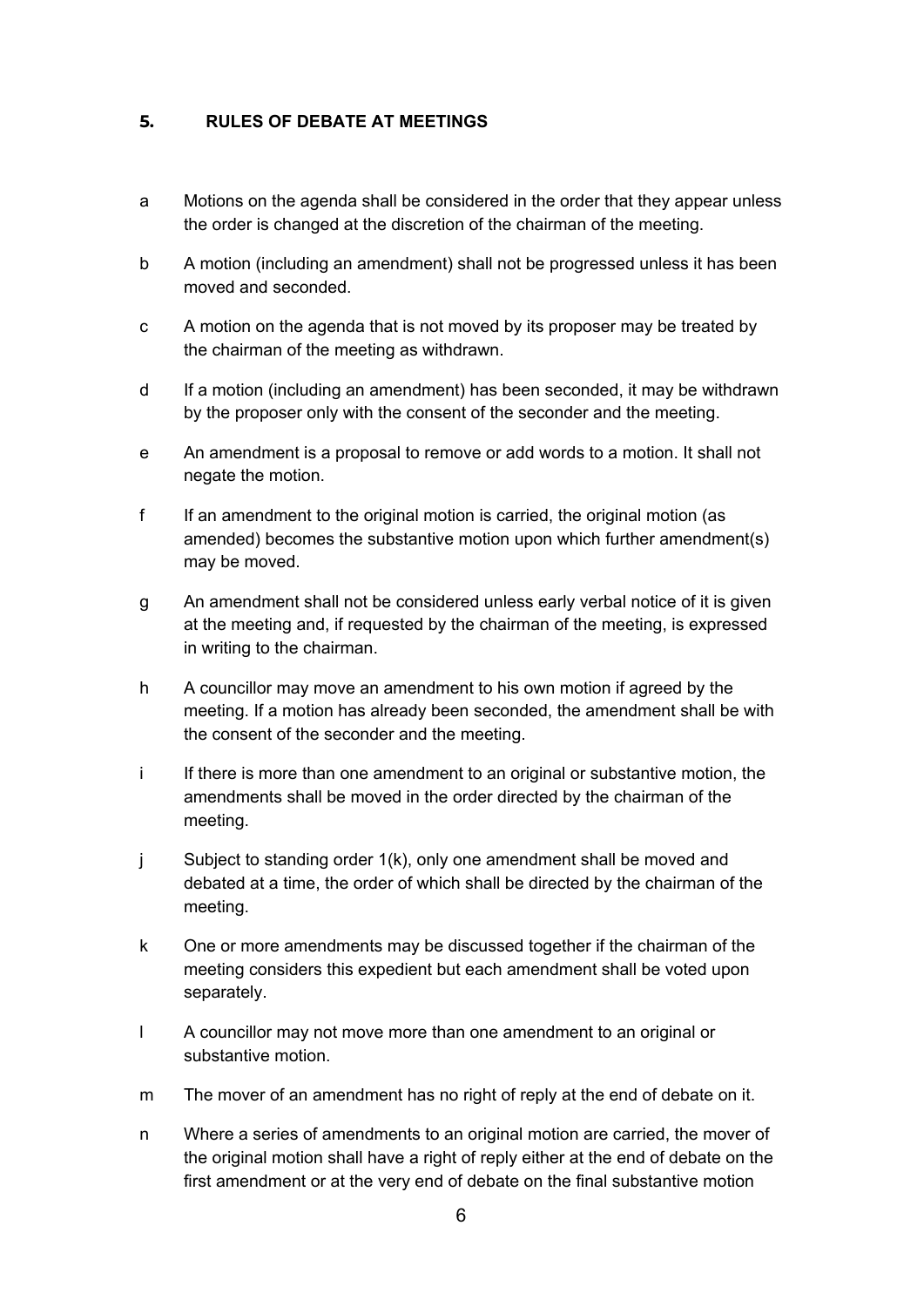immediately before it is put to the vote.

- o Unless permitted by the chairman of the meeting, a councillor may speak once in the debate on a motion except:
	- i. to speak on an amendment moved by another councillor;
	- ii. to move or speak on another amendment if the motion has been amended since he last spoke;
	- iii. to make a point of order;
	- iv. to give a personal explanation; or
	- v. to exercise a right of reply.
- p During the debate on a motion, a councillor may interrupt only on a point of order or a personal explanation and the councillor who was interrupted shall stop speaking. A councillor raising a point of order shall identify the standing order which he considers has been breached or specify the other irregularity in the proceedings of the meeting he is concerned by.
- q A point of order shall be decided by the chairman of the meeting and his decision shall be final.
- r When a motion is under debate, no other motion shall be moved except:
	- i. to amend the motion;
	- ii. to proceed to the next business;
	- iii. to adjourn the debate;
	- iv. to put the motion to a vote;
	- v. to ask a person to be no longer heard or to leave the meeting;
	- vi. to refer a motion to a committee or sub-committee for consideration;
	- vii. to exclude the public and press;
	- viii. to adjourn the meeting; or
	- ix. to suspend particular standing order(s) excepting those which reflect mandatory statutory or legal requirements.
- s Before an original or substantive motion is put to the vote, the chairman of the meeting shall be satisfied that the motion has been sufficiently debated and that the mover of the motion under debate has exercised or waived his right of reply.
- t Excluding motions moved under standing order 1(r), the contributions or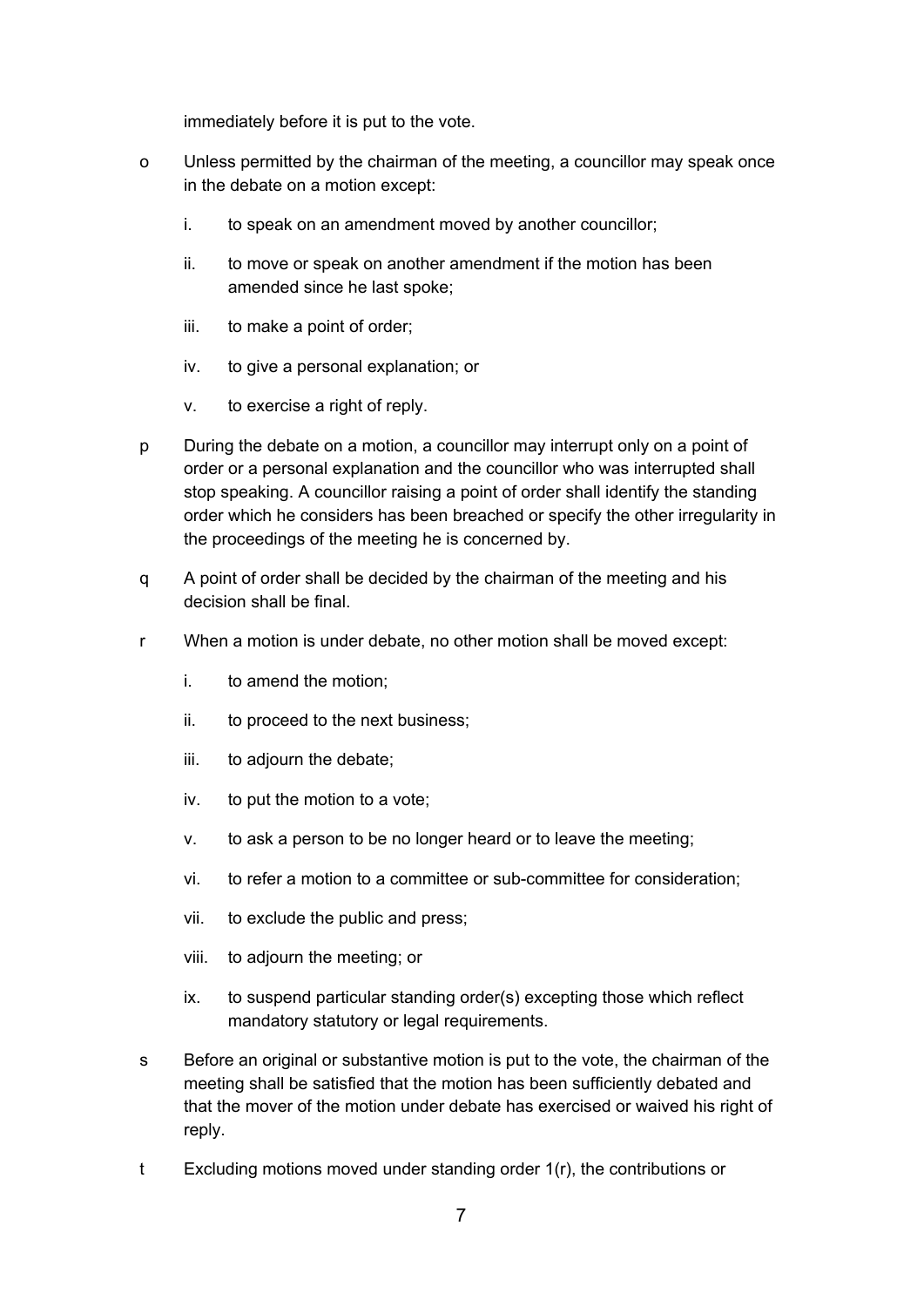speeches by a councillor shall relate only to the motion under discussion and shall not exceed 5 minutes without the consent of the chairman of the meeting.

# <span id="page-7-0"></span>**6. DISORDERLY CONDUCT AT MEETINGS**

- a No person shall obstruct the transaction of business at a meeting or behave offensively or improperly. If this standing order is ignored, the chairman of the meeting shall request such person(s) to moderate or improve their conduct.
- b If person(s) disregard the request of the chairman of the meeting to moderate or improve their conduct, any councillor or the chairman of the meeting may move that the person be no longer heard or be excluded from the meeting. The motion, if seconded, shall be put to the vote without discussion.
- c If a resolution made under standing order 2(b) is ignored, the chairman of the meeting may take further reasonable steps to restore order or to progress the meeting. This may include temporarily suspending or closing the meeting.

# <span id="page-7-1"></span>**7. MEETINGS GENERALLY**

| <b>Full Council meetings</b> |  |
|------------------------------|--|
| Committee meetings           |  |
| Sub-committee meetings       |  |

- a **Meetings shall not take place in premises which at the time of the meeting are used for the supply of alcohol, unless no other premises are available free of charge or at a reasonable cost.**
- b **The minimum three clear days for notice of a meeting does not include the day on which notice was issued, the day of the meeting, a Sunday, a day of the Christmas break, a day of the Easter break or of a bank holiday or a day appointed for public thanksgiving or mourning.**
- c **The minimum three clear days' public notice for a meeting does not include the day on which the notice was issued or the day of the meeting unless the meeting is convened at shorter notice** OR [The minimum three clear days' public notice of a meeting does not include the day on which the notice was issued or the day of the meeting].
- ● d **Meetings shall be open to the public unless their presence is prejudicial to the public interest by reason of the confidential nature of the business to be transacted or for other special reasons. The public's exclusion from part or all of a meeting shall be by a resolution which shall give reasons**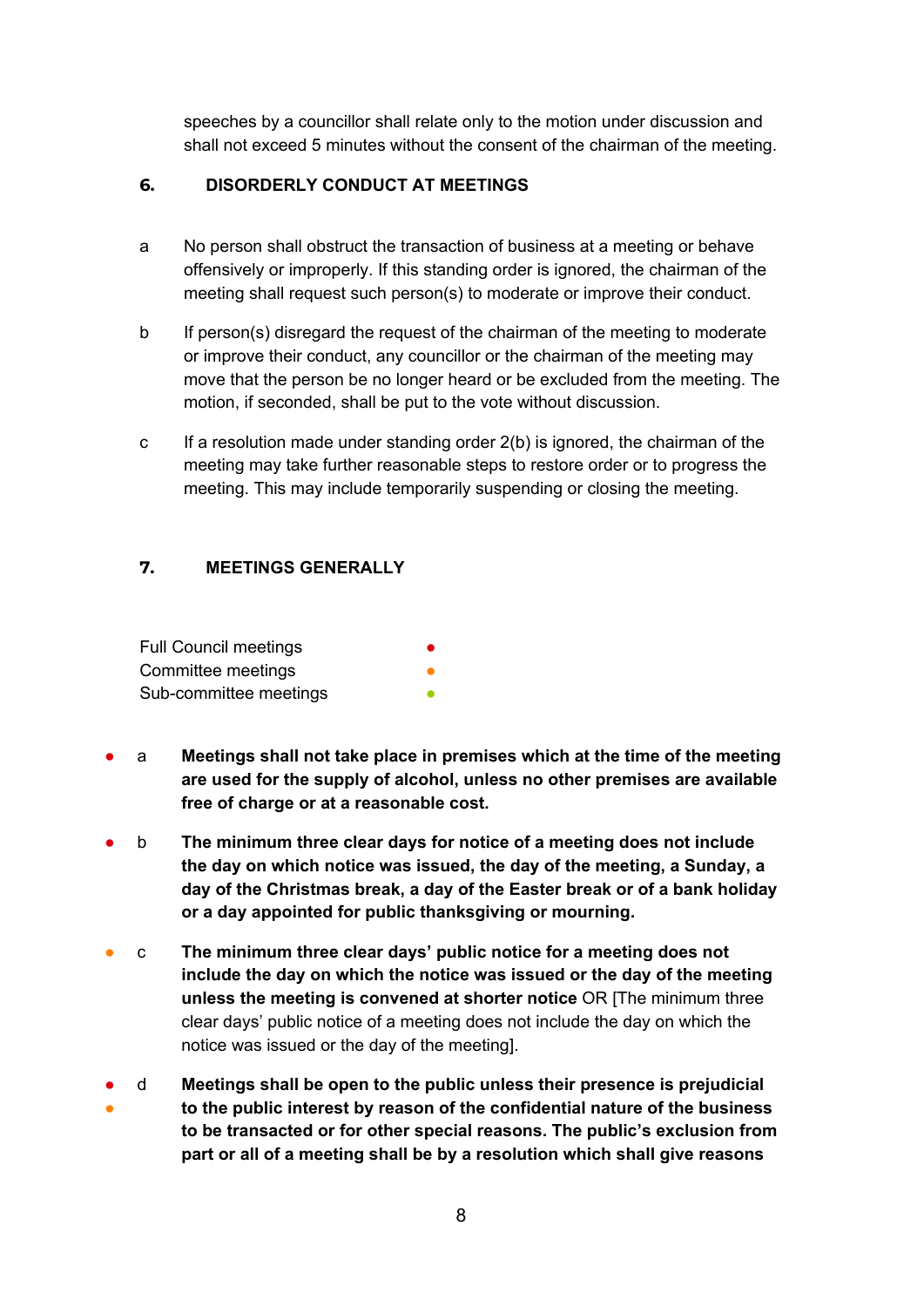#### **for the public's exclusion.**

- e Members of the public may make representations, answer questions and give evidence at a meeting which they are entitled to attend in respect of the business on the agenda.
- f The period of time designated for public participation at a meeting in accordance with standing order 3(e) shall not exceed 15minutes unless directed by the chairman of the meeting.
- g Subject to standing order 3(f), a member of the public shall not speak for more than 15 minutes.
- h In accordance with standing order 3(e), a question shall not require a response at the meeting nor start a debate on the question. The chairman of the meeting may direct that a written or oral response be given.
- i [A person shall stand when requesting to speak and when speaking (except when a person has a disability or is likely to suffer discomfort)] OR [A person shall raise his hand when requesting to speak and stand when speaking (except when a person has a disability or is likely to suffer discomfort)]. The chairman of the meeting may at any time permit a person to be seated when speaking.
- j A person who speaks at a meeting shall direct his comments to the chairman of the meeting.
- k Only one person is permitted to speak at a time. If more than one person wants to speak, the chairman of the meeting shall direct the order of speaking.
- ● l **Subject to standing order 3(m), a person who attends a meeting is permitted to report on the meeting whilst the meeting is open to the public. To "report" means to film, photograph, make an audio recording of meeting proceedings, use any other means for enabling persons not present to see or hear the meeting as it takes place or later or to report or to provide oral or written commentary about the meeting so that the report or commentary is available as the meeting takes place or later to persons not present.**
- ● m **A person present at a meeting may not provide an oral report or oral commentary about a meeting as it takes place without permission.**
- ● n **The press shall be provided with reasonable facilities for the taking of their report of all or part of a meeting at which they are entitled to be present.**
- o **Subject to standing orders which indicate otherwise, anything authorised or required to be done by, to or before the Chairman of the Council may in his absence be done by, to or before the Vice-Chairman of the Council**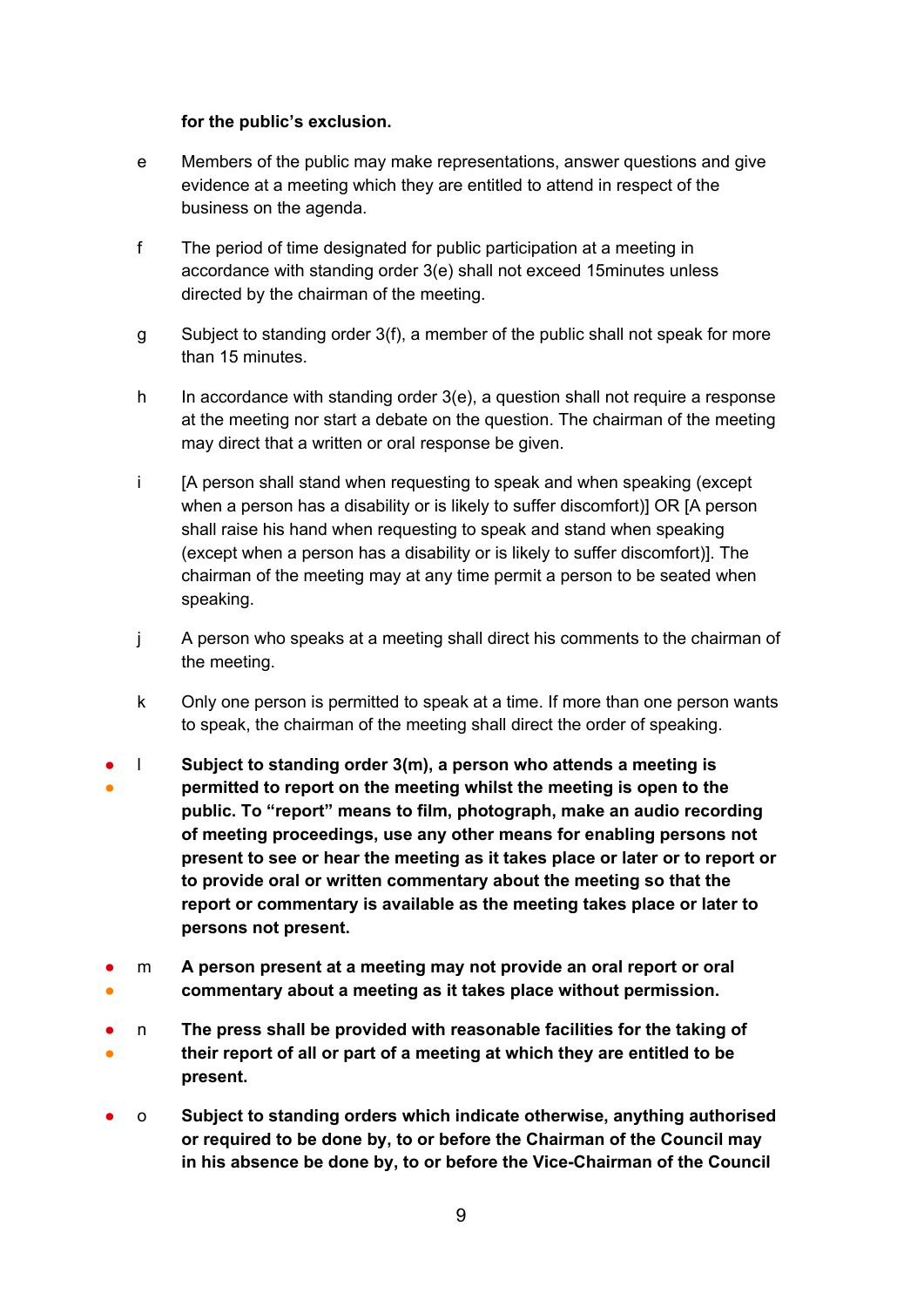**(if there is one).**

- p **The Chairman of the Council, if present, shall preside at a meeting. If the Chairman is absent from a meeting, the Vice-Chairman of the Council (if there is one) if present, shall preside. If both the Chairman and the Vice-Chairman are absent from a meeting, a councillor as chosen by the councillors present at the meeting shall preside at the meeting.**
- q **Subject to a meeting being quorate, all questions at a meeting shall be**
- ● **decided by a majority of the councillors and non-councillors with voting rights present and voting.**
- r **The chairman of a meeting may give an original vote on any matter put to**
- **the vote, and in the case of an equality of votes may exercise his casting**
- **vote whether or not he gave an original vote.**

*See standing orders 5(h) and (i) for the different rules that apply in the election of the Chairman of the Council at the annual meeting of the Council.*

- s **Unless standing orders provide otherwise, voting on a question shall be by a show of hands. At the request of a councillor, the voting on any question shall be recorded so as to show whether each councillor present and voting gave his vote for or against that question.** Such a request shall be made before moving on to the next item of business on the agenda.
	- t The minutes of a meeting shall include an accurate record of the following:
		- i. the time and place of the meeting;
		- ii. the names of councillors who are present and the names of councillors who are absent;
		- iii. interests that have been declared by councillors and non-councillors with voting rights;
		- iv. the grant of dispensations (if any) to councillors and non-councillors with voting rights;
		- v. whether a councillor or non-councillor with voting rights left the meeting when matters that they held interests in were being considered;
		- vi. if there was a public participation session; and
		- vii. the resolutions made.

● ● ● u **A councillor or a non-councillor with voting rights who has a disclosable pecuniary interest or another interest as set out in the Council's code of conduct in a matter being considered at a meeting is subject to statutory**

**limitations or restrictions under the code on his right to participate and**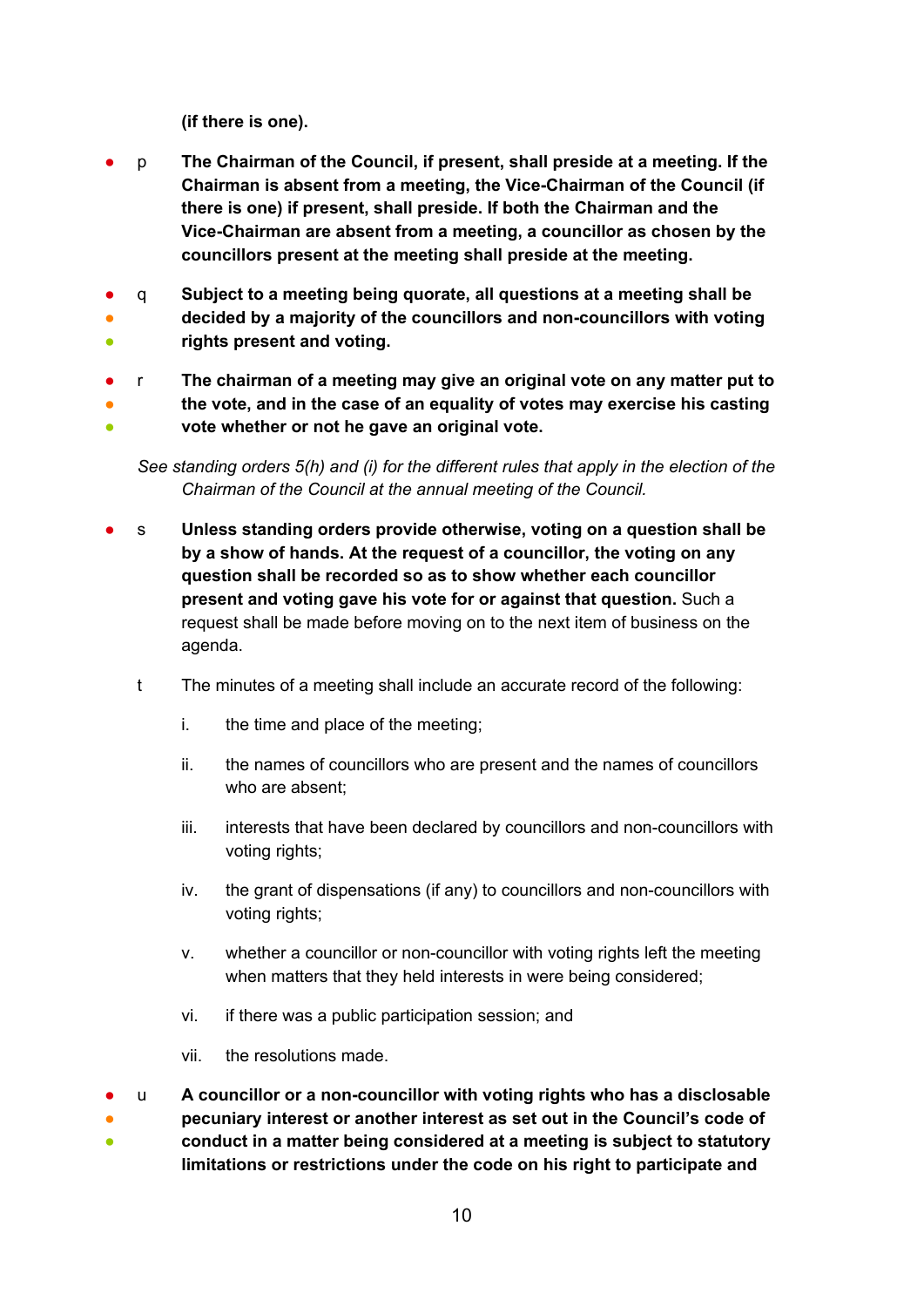**vote on that matter.**

● v **No business may be transacted at a meeting unless at least one-third of the whole number of members of the Council are present and in no case shall the quorum of a meeting be less than three.**

*See standing order 4d(viii) for the quorum of a committee or sub-committee meeting.*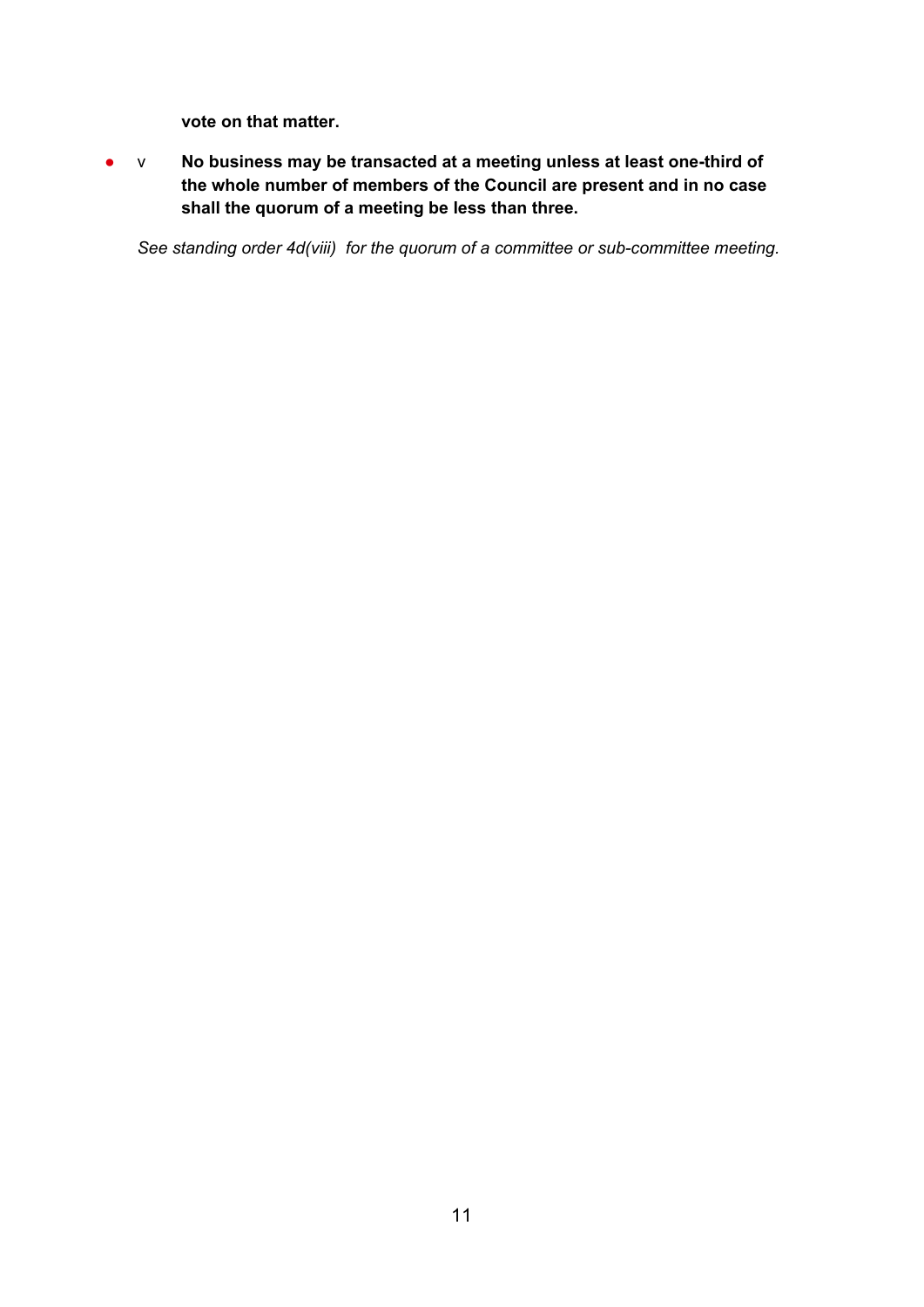- w **If a meeting is or becomes inquorate no business shall be transacted** and
- the meeting shall be closed. The business on the agenda for the meeting shall
- be adjourned to another meeting.
	- x A meeting shall not exceed a period of 2 hours.

## <span id="page-11-0"></span>**8. COMMITTEES AND SUB-COMMITTEES**

- a **Unless the Council determines otherwise, a committee may appoint a sub-committee whose terms of reference and members shall be determined by the committee.**
- b **The members of a committee may include non-councillors unless it is a committee which regulates and controls the finances of the Council.**
- c **Unless the Council determines otherwise, all the members of an advisory committee and a sub-committee of the advisory committee may be non-councillors.**
- d The Council may appoint standing committees or other committees as may be necessary, and:
	- i. shall determine their terms of reference;
	- ii. shall determine the number and time of the ordinary meetings of a standing committee up until the date of the next annual meeting of the Council;
	- iii. shall permit a committee, other than in respect of the ordinary meetings of a committee, to determine the number and time of its meetings;
	- iv. shall, subject to standing orders 4(b) and (c), appoint and determine the terms of office of members of such a committee;
	- v. may, subject to standing orders 4(b) and (c), appoint and determine the terms of office of the substitute members to a committee whose role is to replace the ordinary members at a meeting of a committee if the ordinary members of the committee confirm to the Proper Officer 3 days before the meeting that they are unable to attend;
	- vi. shall, after it has appointed the members of a standing committee, appoint the chairman of the standing committee;
	- vii. shall permit a committee other than a standing committee, to appoint its own chairman at the first meeting of the committee;
	- viii. shall determine the place, notice requirements and quorum for a meeting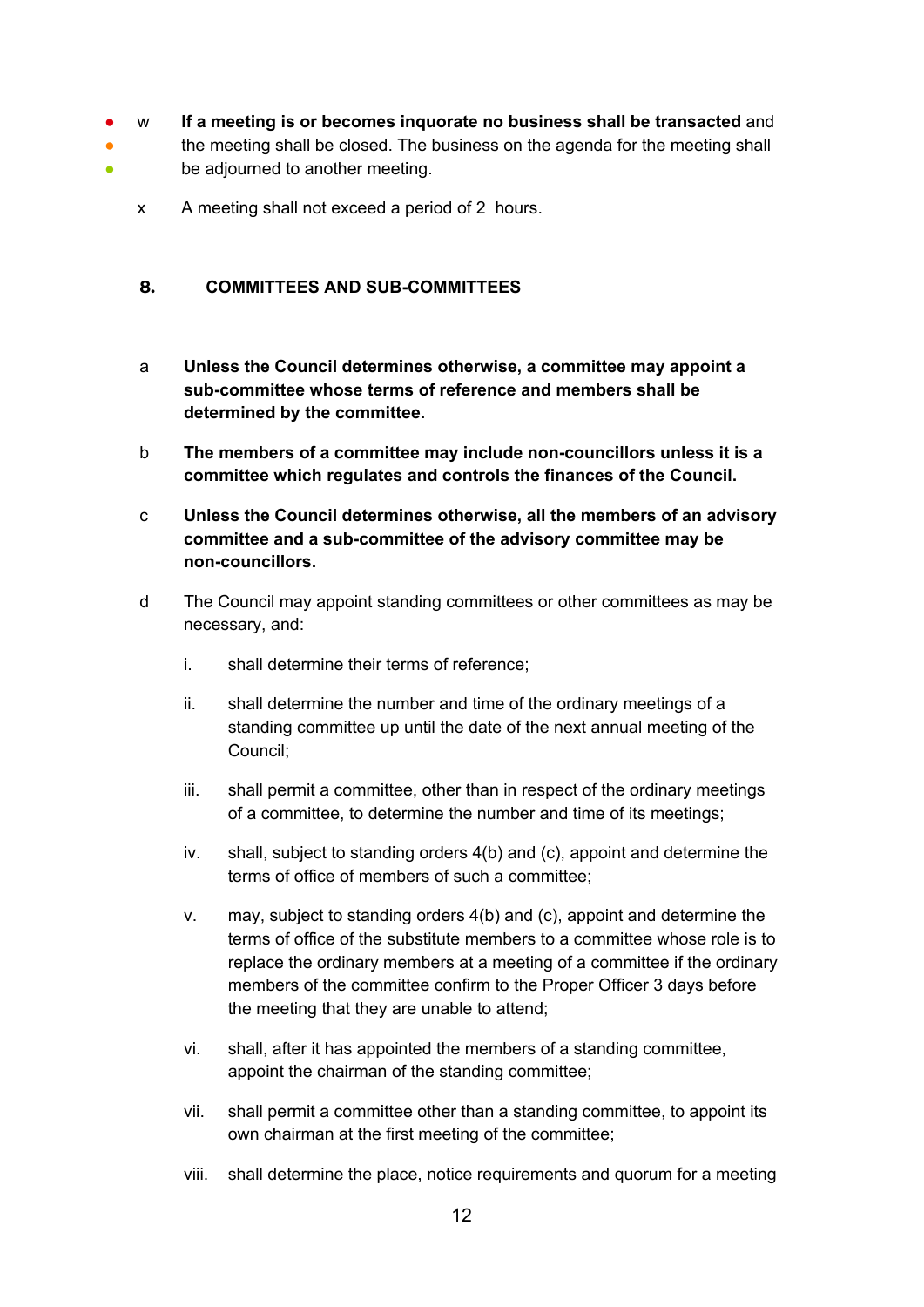of a committee and a sub-committee which, in both cases, shall be no less than three;

- ix. shall determine if the public may participate at a meeting of a committee;
- x. shall determine if the public and press are permitted to attend the meetings of a sub-committee and also the advance public notice requirements, if any, required for the meetings of a sub-committee;
- xi. shall determine if the public may participate at a meeting of a sub-committee that they are permitted to attend; and
- xii. may dissolve a committee or a sub-committee.

## <span id="page-12-0"></span>**9. ORDINARY COUNCIL MEETINGS**

- a **In an election year, the annual meeting of the Council shall be held on or within 14 days following the day on which the councillors elected take office.**
- b **In a year which is not an election year, the annual meeting of the Council shall be held on such day in May as the Council decides.**
- c **If no other time is fixed, the annual meeting of the Council shall take place at 6pm.**
- d **In addition to the annual meeting of the Council, at least three other ordinary meetings shall be held in each year on such dates and times as the Council decides.**
- e **The first business conducted at the annual meeting of the Council shall be the election of the Chairman and Vice-Chairman (if there is one) of the Council.**
- f **The Chairman of the Council, unless he has resigned or becomes disqualified, shall continue in office and preside at the annual meeting until his successor is elected at the next annual meeting of the Council.**
- g **The Vice-Chairman of the Council, if there is one, unless he resigns or becomes disqualified, shall hold office until immediately after the election of the Chairman of the Council at the next annual meeting of the Council.**
- h **In an election year, if the current Chairman of the Council has not been re-elected as a member of the Council, he shall preside at the annual meeting until a successor Chairman of the Council has been elected. The current Chairman of the Council shall not have an original vote in respect of the election of the new Chairman of the Council but shall give a casting**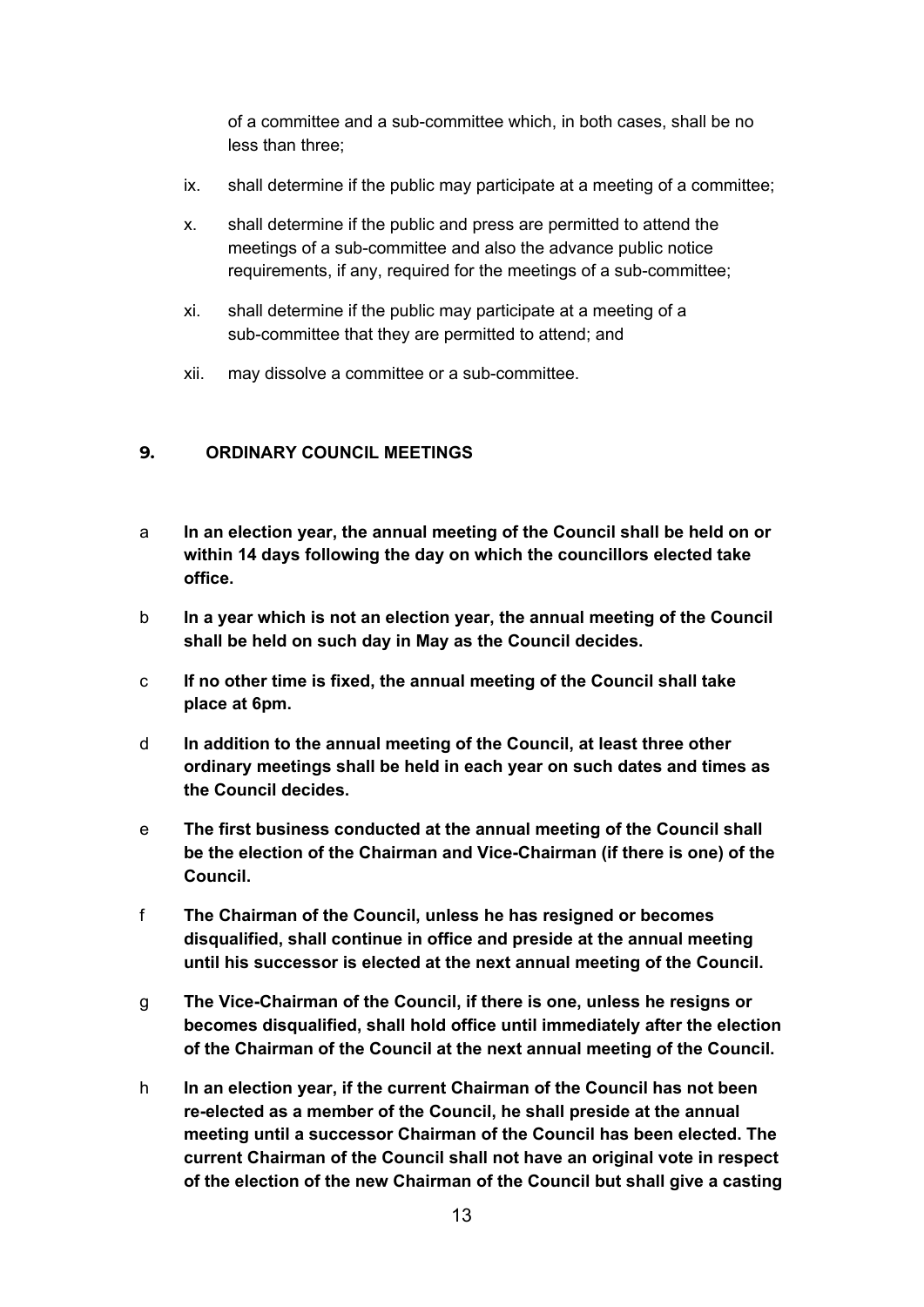**vote in the case of an equality of votes.**

- i **In an election year, if the current Chairman of the Council has been re-elected as a member of the Council, he shall preside at the annual meeting until a new Chairman of the Council has been elected. He may exercise an original vote in respect of the election of the new Chairman of the Council and shall give a casting vote in the case of an equality of votes.**
- j Following the election of the Chairman of the Council and Vice-Chairman (if there is one) of the Council at the annual meeting, the business shall include:
	- i. **In an election year, delivery by the Chairman of the Council and councillors of their acceptance of office forms unless the Council resolves for this to be done at a later date. In a year which is not an election year, delivery by the Chairman of the Council of his acceptance of office form unless the Council resolves for this to be done at a later date;**
	- ii. Confirmation of the accuracy of the minutes of the last meeting of the Council;
	- iii. Receipt of the minutes of the last meeting of a committee;
	- iv. Consideration of the recommendations made by a committee;
	- v. Review of delegation arrangements to committees, sub-committees, staff and other local authorities;
	- vi. Review of the terms of reference for committees;
	- vii. Appointment of members to existing committees;
	- viii. Appointment of any new committees in accordance with standing order 4;
	- ix. Review and adoption of appropriate standing orders and financial regulations;
	- x. Review of arrangements (including legal agreements) with other local authorities, not-for-profit bodies and businesses.
	- xi. Review of representation on or work with external bodies and arrangements for reporting back;
	- xii. In an election year, to make arrangements with a view to the Council becoming eligible to exercise the general power of competence in the future;
	- xiii. Review of inventory of land and other assets including buildings and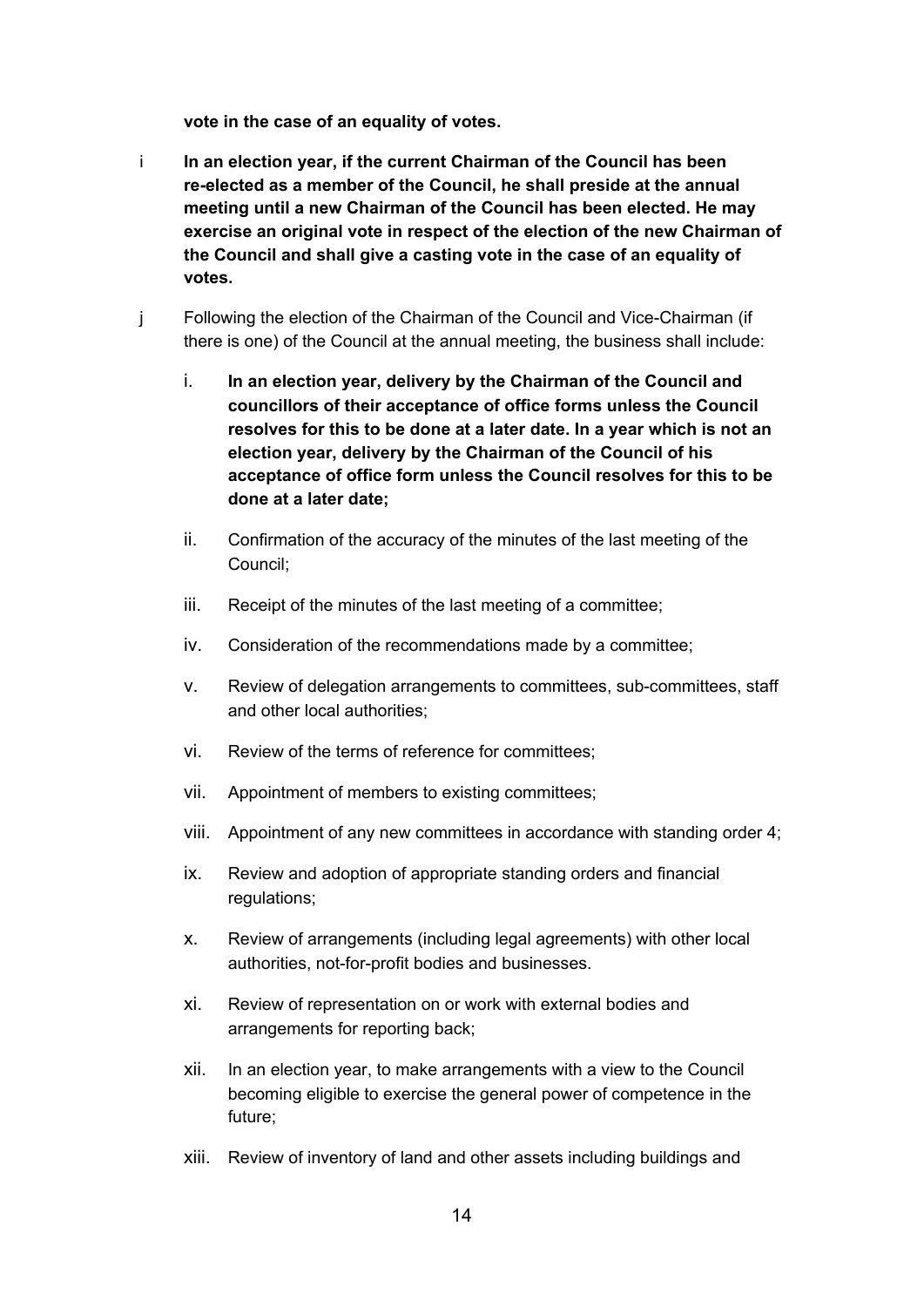office equipment;

- xiv. Confirmation of arrangements for insurance cover in respect of all insurable risks;
- xv. Review of the Council's and/or staff subscriptions to other bodies;
- xvi. Review of the Council's complaints procedure;
- xvii. Review of the Council's policies, procedures and practices in respect of its obligations under freedom of information and data protection legislation (*see also standing orders 11, 20 and 21*);
- xviii. Review of the Council's policy for dealing with the press/media;
- xix. Review of the Council's employment policies and procedures;
- xx. Review of the Council's expenditure incurred under s.137 of the Local Government Act 1972 or the general power of competence.
- xxi. Determining the time and place of ordinary meetings of the Council up to and including the next annual meeting of the Council.

# <span id="page-14-0"></span>**10. EXTRAORDINARY MEETINGS OF THE COUNCIL, COMMITTEES AND SUB-COMMITTEES**

- a **The Chairman of the Council may convene an extraordinary meeting of the Council at any time.**
- b **If the Chairman of the Council does not call an extraordinary meeting of the Council within seven days of having been requested in writing to do so by two councillors, any two councillors may convene an extraordinary meeting of the Council. The public notice giving the time, place and agenda for such a meeting shall be signed by the two councillors.**
- c The chairman of a committee [or a sub-committee] may convene an extraordinary meeting of the committee [or the sub-committee] at any time.
- d If the chairman of a committee [or a sub-committee] does not call an extraordinary meeting within 7 days of having been requested to do so by 2 members of the committee [or the sub-committee], any 4 members of the committee [or the sub-committee] may convene an extraordinary meeting of the committee [or a sub-committee].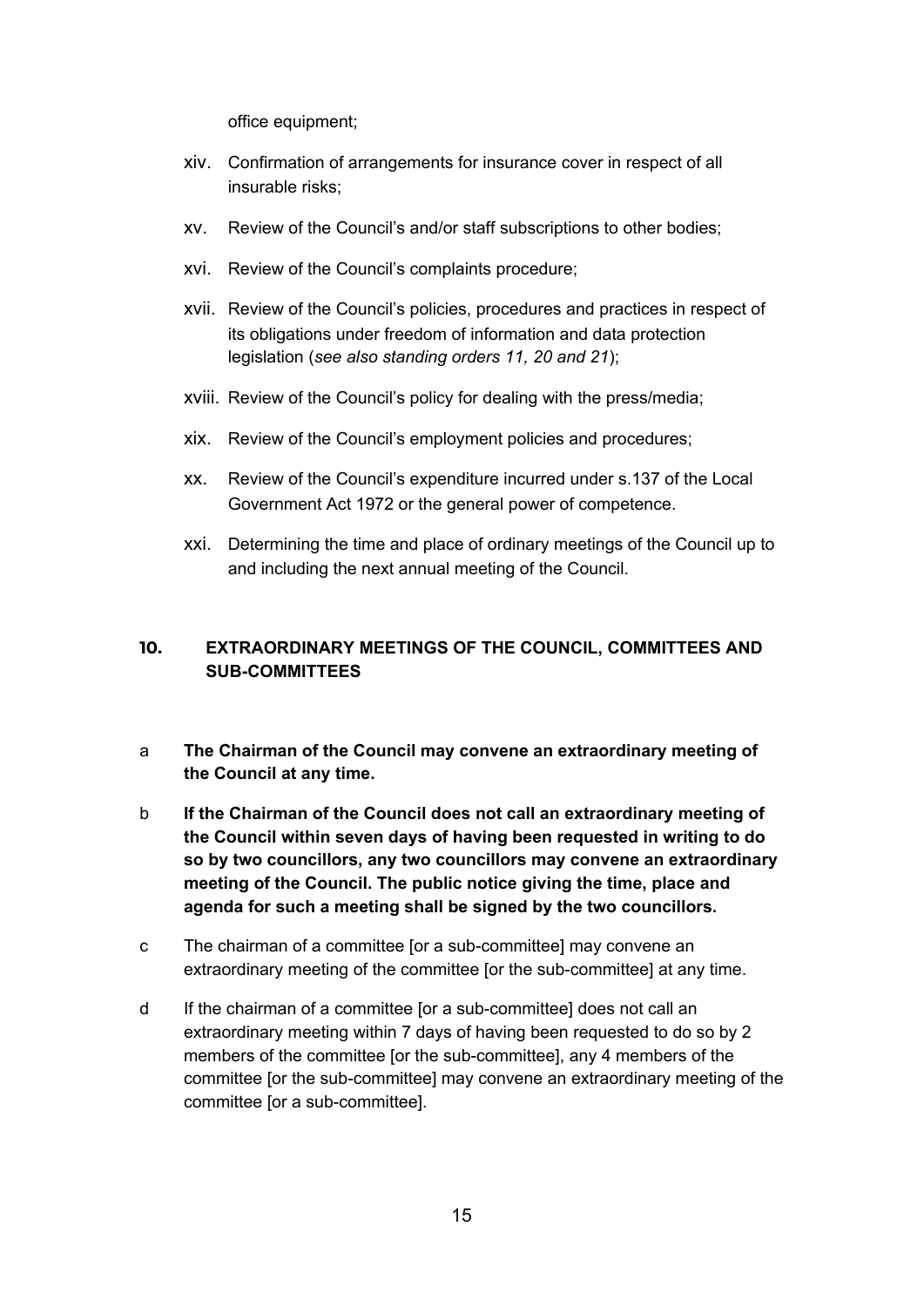## <span id="page-15-0"></span>**11. PREVIOUS RESOLUTIONS**

- a A resolution shall not be reversed within six months except either by a special motion, which requires written notice by at least 2 councillors to be given to the Proper Officer in accordance with standing order 9, or by a motion moved in pursuance of the recommendation of a committee or a sub-committee.
- b When a motion moved pursuant to standing order 7(a) has been disposed of, no similar motion may be moved for a further six months.

## <span id="page-15-1"></span>**12. VOTING ON APPOINTMENTS**

a Where more than two persons have been nominated for a position to be filled by the Council and none of those persons has received an absolute majority of votes in their favour, the name of the person having the least number of votes shall be struck off the list and a fresh vote taken. This process shall continue until a majority of votes is given in favour of one person. A tie in votes may be settled by the casting vote exercisable by the chairman of the meeting.

# <span id="page-15-2"></span>**13. MOTIONS FOR A MEETING THAT REQUIRE WRITTEN NOTICE TO BE GIVEN TO THE PROPER OFFICER**

- a A motion shall relate to the responsibilities of the meeting for which it is tabled and in any event shall relate to the performance of the Council's statutory functions, powers and obligations or an issue which specifically affects the Council's area or its residents.
- b No motion may be moved at a meeting unless it is on the agenda and the mover has given written notice of its wording to the Proper Officer at least 7 clear days before the meeting. Clear days do not include the day of the notice or the day of the meeting.
- c The Proper Officer may, before including a motion on the agenda received in accordance with standing order 9(b), correct obvious grammatical or typographical errors in the wording of the motion.
- d If the Proper Officer considers the wording of a motion received in accordance with standing order 9(b) is not clear in meaning, the motion shall be rejected until the mover of the motion resubmits it, so that it can be understood, in writing, to the Proper Officer at least 7 clear days before the meeting.
- e If the wording or subject of a proposed motion is considered improper, the Proper Officer shall consult with the chairman of the forthcoming meeting or, as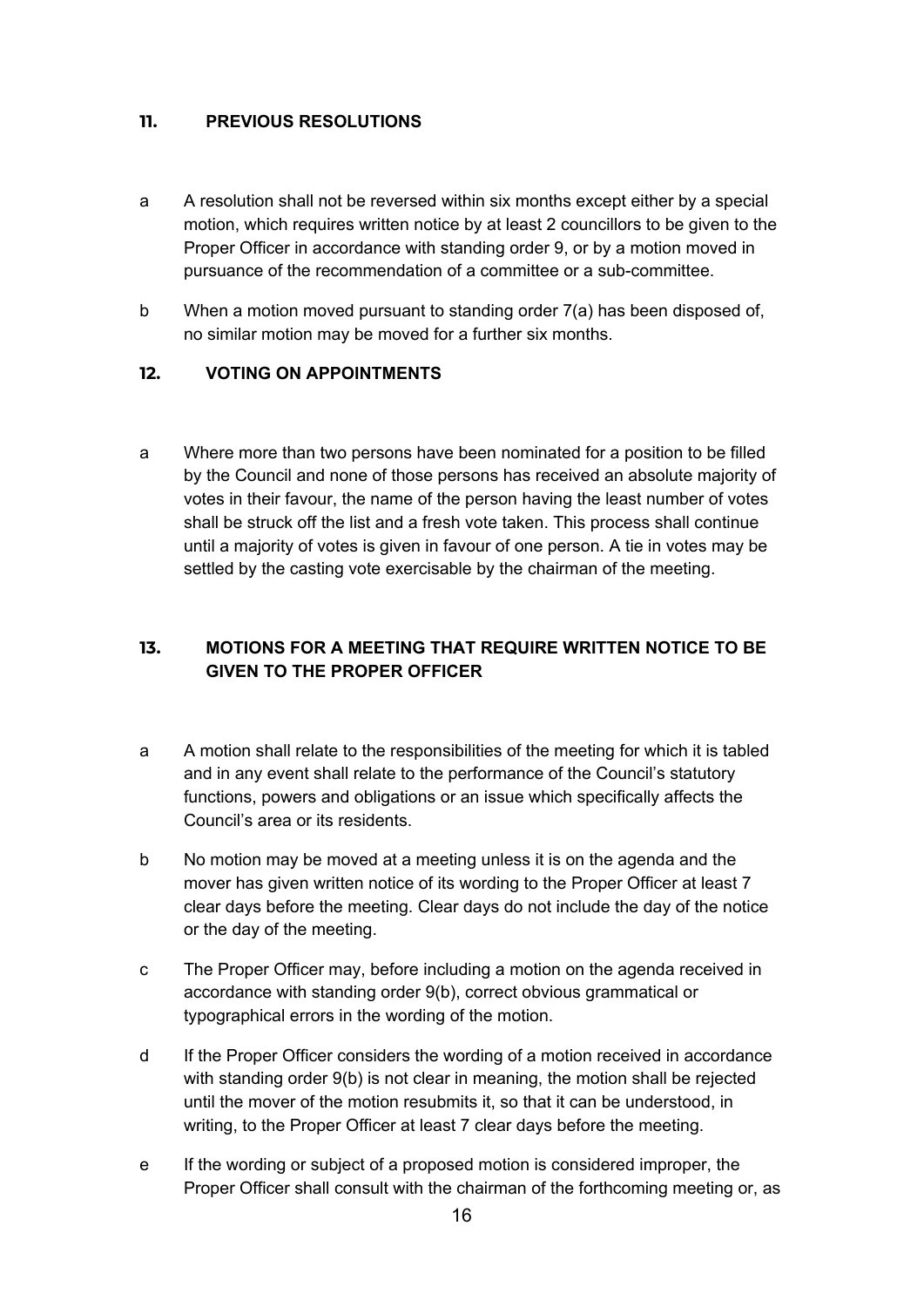the case may be, the councillors who have convened the meeting, to consider whether the motion shall be included in the agenda or rejected.

- f The decision of the Proper Officer as to whether or not to include the motion on the agenda shall be final.
- g Motions received shall be recorded and numbered in the order that they are received.
- h Motions rejected shall be recorded with an explanation by the Proper Officer of the reason for rejection.

## <span id="page-16-0"></span>**14. MOTIONS AT A MEETING THAT DO NOT REQUIRE WRITTEN NOTICE**

- a The following motions may be moved at a meeting without written notice to the Proper Officer:
	- i. to correct an inaccuracy in the draft minutes of a meeting;
	- ii. to move to a vote;
	- iii. to defer consideration of a motion;
	- iv. to refer a motion to a particular committee or sub-committee;
	- v. to appoint a person to preside at a meeting;
	- vi. to change the order of business on the agenda;
	- vii. to proceed to the next business on the agenda;
	- viii. to require a written report;
	- ix. to appoint a committee or sub-committee and their members;
	- x. to extend the time limits for speaking;
	- xi. to exclude the press and public from a meeting in respect of confidential or other information which is prejudicial to the public interest;
	- xii. to not hear further from a councillor or a member of the public;
	- xiii. to exclude a councillor or member of the public for disorderly conduct;
	- xiv. to temporarily suspend the meeting;
	- xv. to suspend a particular standing order (unless it reflects mandatory statutory or legal requirements);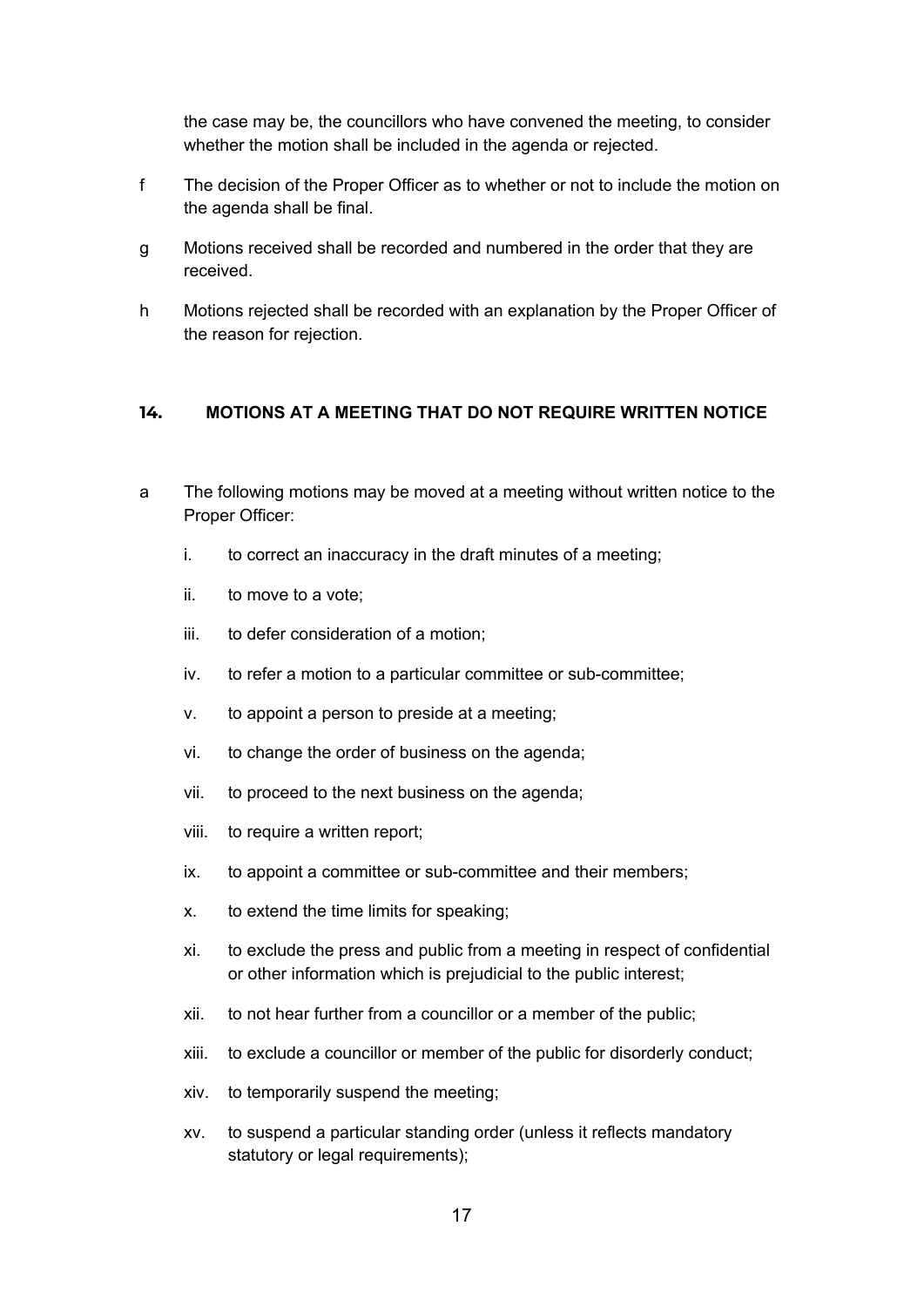- xvi. to adjourn the meeting; or
- xvii. to close the meeting.

#### <span id="page-17-0"></span>**15. MANAGEMENT OF INFORMATION**

*See also standing order 20.*

- a **The Council shall have in place and keep under review, technical and organisational measures to keep secure information (including personal data) which it holds in paper and electronic form. Such arrangements shall include deciding who has access to personal data and encryption of personal data.**
- b **The Council shall have in place, and keep under review, policies for the retention and safe destruction of all information (including personal data) which it holds in paper and electronic form. The Council's retention policy shall confirm the period for which information (including personal data) shall be retained or if this is not possible the criteria used to determine that period (e.g. the Limitation Act 1980).**
- c **The agenda, papers that support the agenda and the minutes of a meeting shall not disclose or otherwise undermine confidential information or personal data without legal justification.**
- d **Councillors, staff, the Council's contractors and agents shall not disclose confidential information or personal data without legal justification.**

#### <span id="page-17-1"></span>**16. DRAFT MINUTES**

| <b>Full Council meetings</b> |  |
|------------------------------|--|
| Committee meetings           |  |
| Sub-committee meetings       |  |

- a If the draft minutes of a preceding meeting have been served on councillors with the agenda to attend the meeting at which they are due to be approved for accuracy, they shall be taken as read.
- b There shall be no discussion about the draft minutes of a preceding meeting except in relation to their accuracy. A motion to correct an inaccuracy in the draft minutes shall be moved in accordance with standing order 10(a)(i).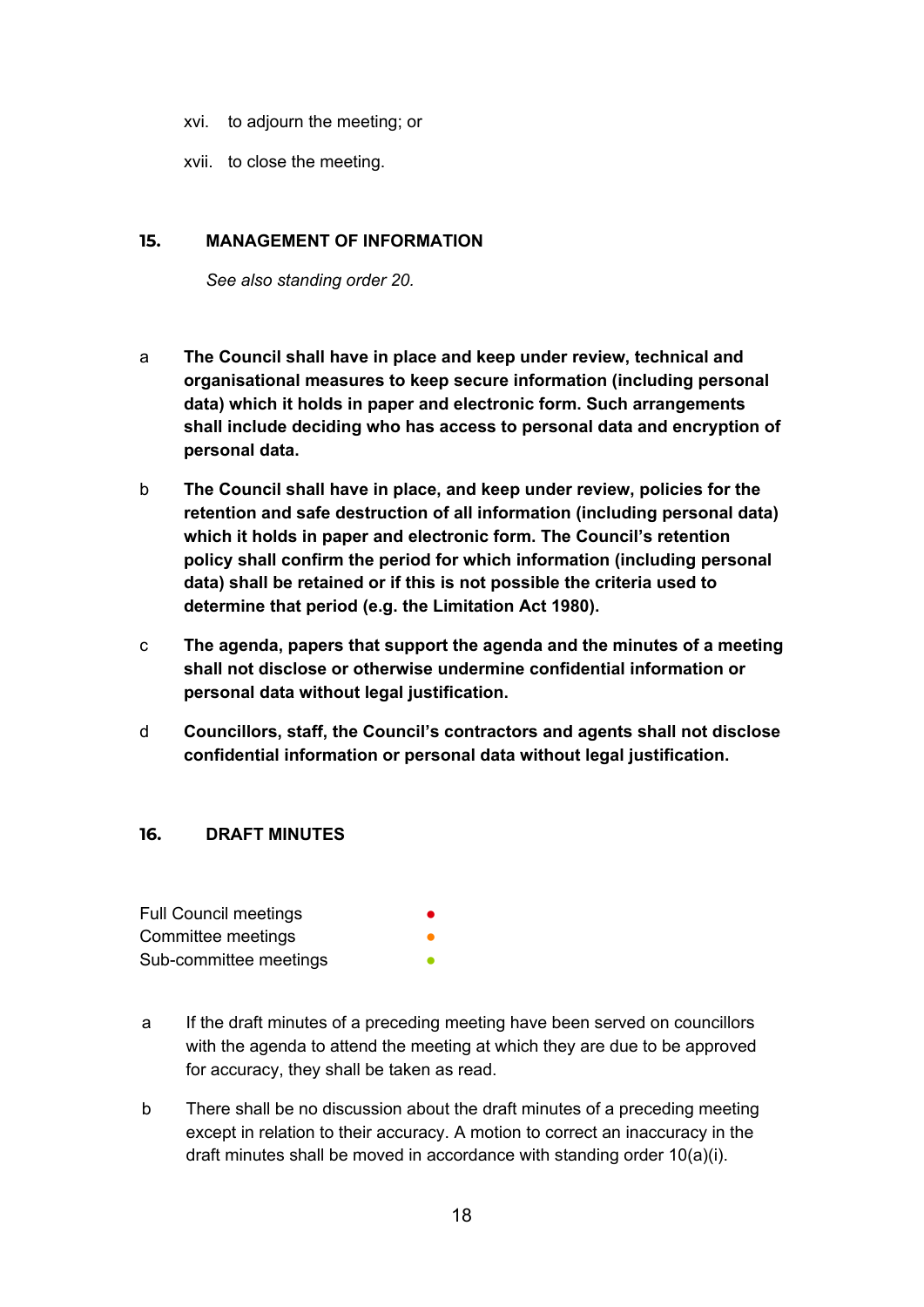- c The accuracy of draft minutes, including any amendment(s) made to them, shall be confirmed by resolution and shall be signed by the chairman of the meeting and stand as an accurate record of the meeting to which the minutes relate.
- d If the chairman of the meeting does not consider the minutes to be an accurate record of the meeting to which they relate, he shall sign the minutes and include a paragraph in the following terms or to the same effect:

"The chairman of this meeting does not believe that the minutes of the meeting of the () held on [date] in respect of () were a correct record but his view was not upheld by the meeting and the minutes are confirmed as an accurate record of the proceedings."

● ● ● e **If the Council's gross annual income or expenditure (whichever is higher) does not exceed £25,000, it shall publish draft minutes on a website which is publicly accessible and free of charge not later than**

**one month after the meeting has taken place.**

f Subject to the publication of draft minutes in accordance with standing order 12(e) and standing order 20(a) and following a resolution which confirms the accuracy of the minutes of a meeting, the draft minutes or recordings of the meeting for which approved minutes exist shall be destroyed.

# <span id="page-18-0"></span>**17. CODE OF CONDUCT AND DISPENSATIONS**

*See also standing order 3(u).*

- a All councillors and non-councillors with voting rights shall observe the code of conduct adopted by the Council.
- b Unless he has been granted a dispensation, a councillor or non-councillor with voting rights shall withdraw from a meeting when it is considering a matter in which he has a disclosable pecuniary interest. He may return to the meeting after it has considered the matter in which he had the interest.
- c Unless he has been granted a dispensation, a councillor or non-councillor with voting rights shall withdraw from a meeting when it is considering a matter in which he has another interest if so required by the Council's code of conduct. He may return to the meeting after it has considered the matter in which he had the interest.
- d **Dispensation requests shall be in writing and submitted to the Proper Officer** as soon as possible before the meeting, or failing that, at the start of the meeting for which the dispensation is required.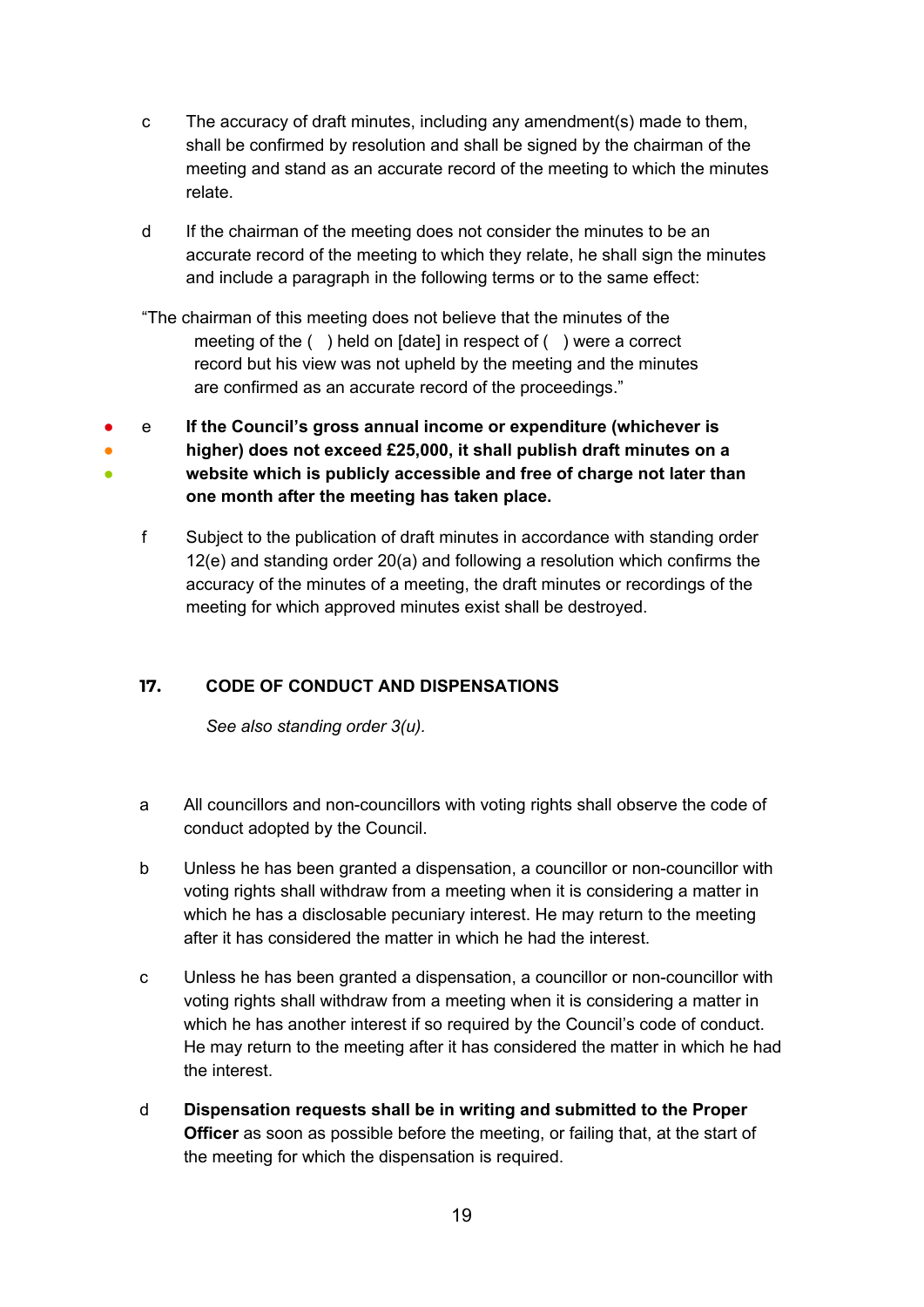- e A decision as to whether to grant a dispensation shall be made [by the Proper Officer] OR [by a meeting of the Council, or committee or sub-committee for which the dispensation is required] and that decision is final.
- f A dispensation request shall confirm:
	- i. the description and the nature of the disclosable pecuniary interest or other interest to which the request for the dispensation relates;
	- ii. whether the dispensation is required to participate at a meeting in a discussion only or a discussion and a vote;
	- iii. the date of the meeting or the period (not exceeding four years) for which the dispensation is sought; and
	- iv. an explanation as to why the dispensation is sought.
- g Subject to standing orders 13(d) and (f), a dispensation request shall be considered [by the Proper Officer before the meeting or, if this is not possible, at the start of the meeting for which the dispensation is required] OR [at the beginning of the meeting of the Council, or committee or sub-committee for which the dispensation is required].
- **h A dispensation may be granted in accordance with standing order 13(e) if having regard to all relevant circumstances any of the following apply:**
	- **i. without the dispensation the number of persons prohibited from participating in the particular business would be so great a proportion of the meeting transacting the business as to impede the transaction of the business;**
	- **ii. granting the dispensation is in the interests of persons living in the Council's area; or**
	- **iii. it is otherwise appropriate to grant a dispensation.**

## <span id="page-19-0"></span>**18. CODE OF CONDUCT COMPLAINTS**

- a Upon notification by the District or Unitary Council that it is dealing with a complaint that a councillor or non-councillor with voting rights has breached the Council's code of conduct, the Proper Officer shall, subject to standing order 11, report this to the Council.
- b Where the notification in standing order 14(a) relates to a complaint made by the Proper Officer, the Proper Officer shall notify the Chairman of Council of this fact, and the Chairman shall nominate another staff member to assume the duties of the Proper Officer in relation to the complaint until it has been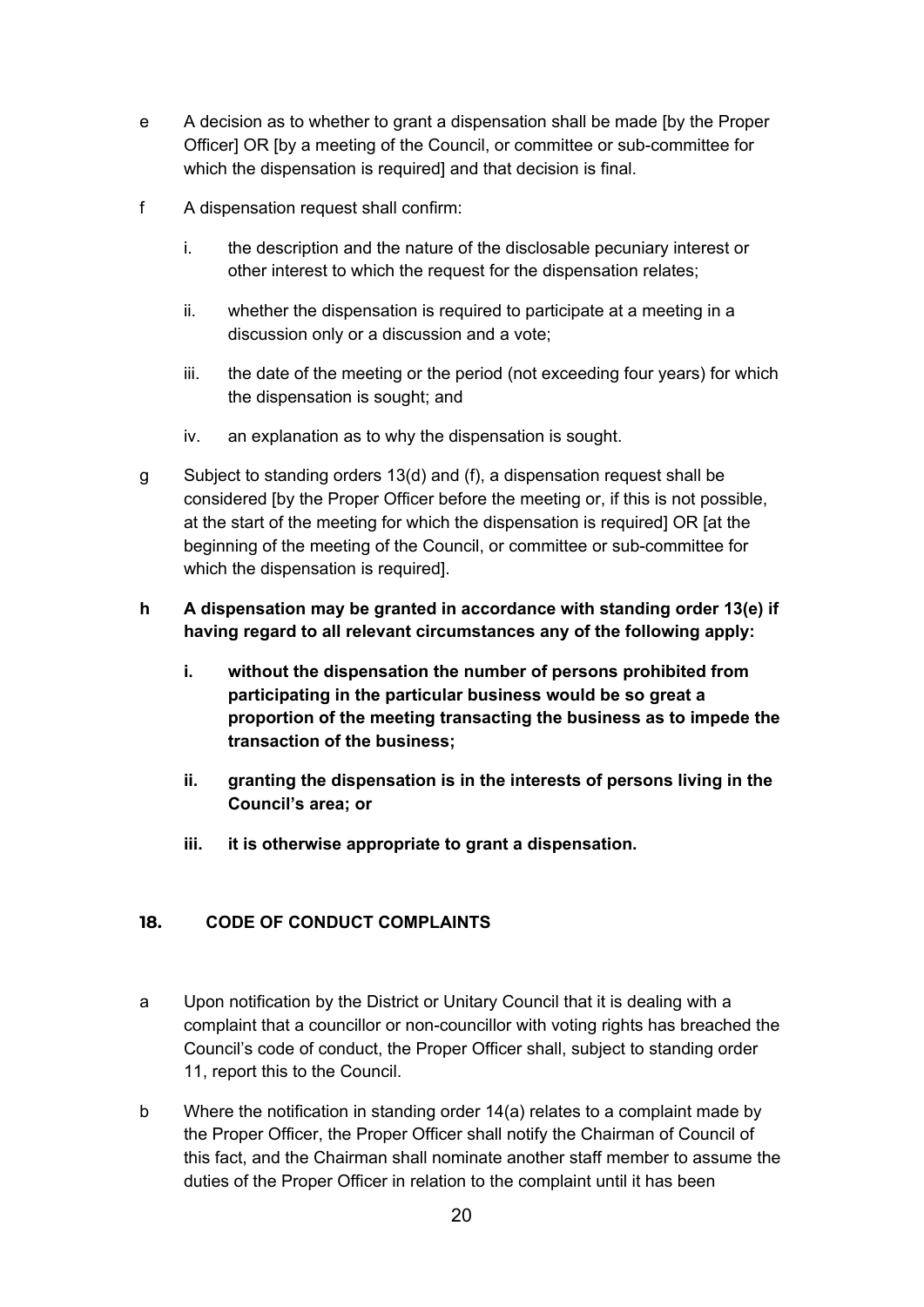determined and the Council has agreed what action, if any, to take in accordance with standing order 14(d).

- c The Council may:
	- i. provide information or evidence where such disclosure is necessary to investigate the complaint or is a legal requirement;
	- ii. seek information relevant to the complaint from the person or body with statutory responsibility for investigation of the matter;
- d **Upon notification by the District or Unitary Council that a councillor or non-councillor with voting rights has breached the Council's code of conduct, the Council shall consider what, if any, action to take against him. Such action excludes disqualification or suspension from office.**

## <span id="page-20-0"></span>**19. PROPER OFFICER**

- a The Proper Officer shall be either (i) the clerk or (ii) other staff member(s) nominated by the Council to undertake the work of the Proper Officer when the Proper Officer is absent.
- b The Proper Officer shall:
	- i. **at least three clear days before a meeting of the council, a committee** or a sub-committee**,**
		- **serve on councillors by delivery or post at their residences or by email authenticated in such manner as the Proper Officer thinks fit, a signed summons confirming the time, place and the agenda (provided the councillor has consented to service by email), and**
		- **● Provide, in a conspicuous place, public notice of the time, place and agenda (provided that the public notice with agenda of an extraordinary meeting of the Council convened by councillors is signed by them).**

*See standing order 3(b) for the meaning of clear days for a meeting of a full council and standing order 3(c) for the meaning of clear days for a meeting of a committee;*

- ii. subject to standing order 9, include on the agenda all motions in the order received unless a councillor has given written notice at least 7 days before the meeting confirming his withdrawal of it;
- iii. **convene a meeting of the Council for the election of a new Chairman**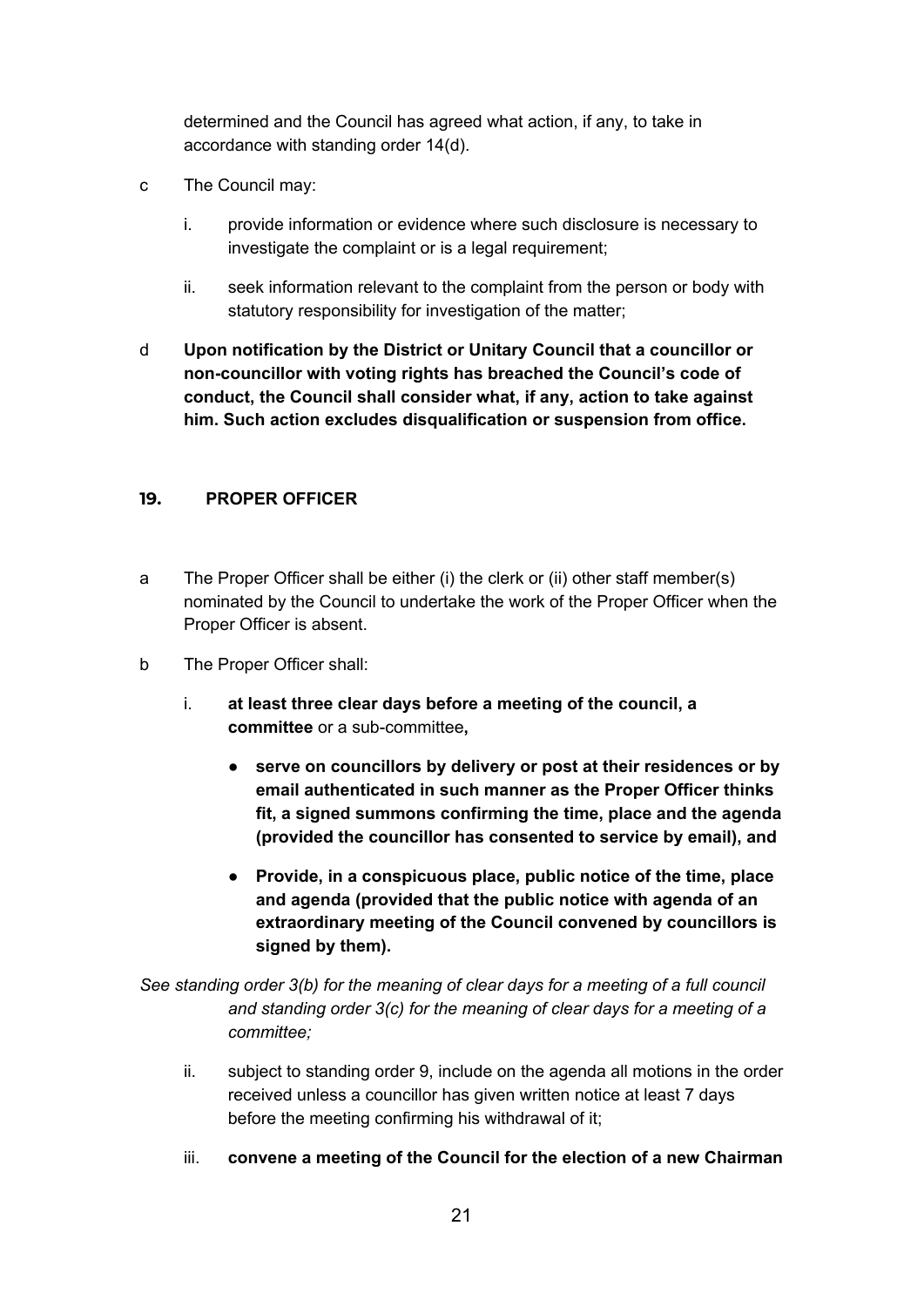**of the Council, occasioned by a casual vacancy in his office;**

- iv. **facilitate inspection of the minute book by local government electors;**
- v. **receive and retain copies of byelaws made by other local authorities;**
- vi. hold acceptance of office forms from councillors;
- vii. hold a copy of every councillor's register of interests;
- viii. assist with responding to requests made under freedom of information legislation and rights exercisable under data protection legislation, in accordance with the Council's relevant policies and procedures;
- ix. liaise, as appropriate, with the Council's Data Protection Officer;
- x. receive and send general correspondence and notices on behalf of the Council except where there is a resolution to the contrary;
- xi. assist in the organisation of, storage of, access to, security of and destruction of information held by the Council in paper and electronic form subject to the requirements of data protection and freedom of information legislation and other legitimate requirements (e.g. the Limitation Act 1980);
- xii. arrange for legal deeds to be executed;

(*see also standing order 23);*

- xiii. arrange or manage the prompt authorisation, approval, and instruction regarding any payments to be made by the Council in accordance with its financial regulations;
- xiv. record every planning application notified to the Council and the Council's response to the local planning authority in a book for such purpose;
- xv. refer a planning application received by the Council to the [Chairman or in his absence the Vice-Chairman (if there is one) of the Council] OR [Chairman or in his absence Vice-Chairman (if there is one) of the Committee] within two working days of receipt to facilitate an extraordinary meeting if the nature of a planning application requires consideration before the next ordinary meeting of [the Council] OR [ committee];
- xvi. manage access to information about the Council via the publication scheme; and
- xvii. retain custody of the seal of the Council (if there is one) which shall not be used without a resolution to that effect.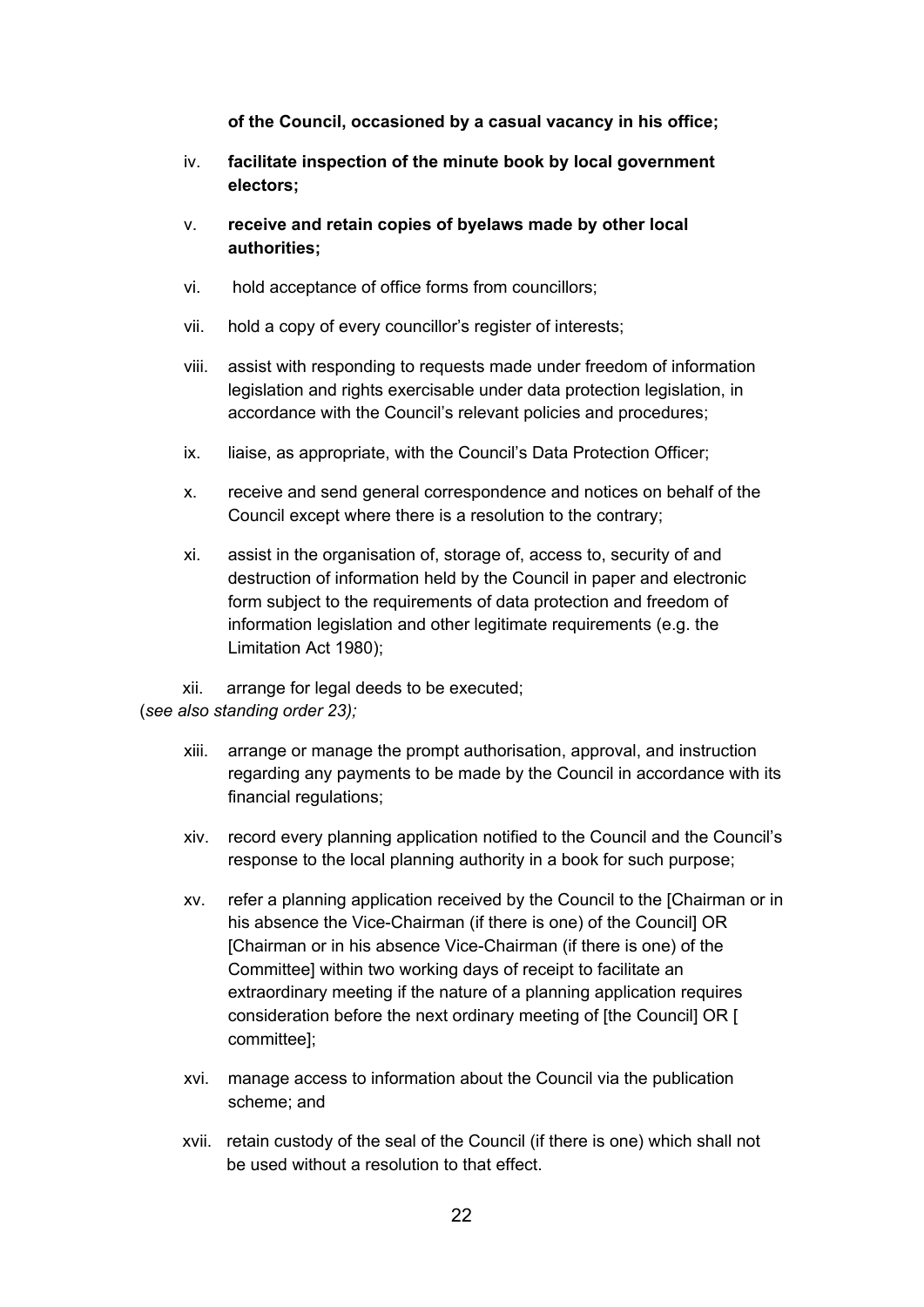(s*ee also standing order 23).*

# <span id="page-22-0"></span>**20. RESPONSIBLE FINANCIAL OFFICER**

a The Council shall appoint appropriate staff member(s) to undertake the work of the Responsible Financial Officer when the Responsible Financial Officer is absent.

# <span id="page-22-1"></span>**21. ACCOUNTS AND ACCOUNTING STATEMENTS**

- a "Proper practices" in standing orders refer to the most recent version of "Governance and Accountability for Local Councils – a Practitioners' Guide".
- b All payments by the Council shall be authorised, approved and paid in accordance with the law, proper practices and the Council's financial regulations.
- c The Responsible Financial Officer shall supply to each councillor as soon as practicable after 30 June, 30 September and 31 December in each year a statement to summarise:
	- i. the Council's receipts and payments (or income and expenditure) for each quarter;
	- ii. the Council's aggregate receipts and payments (or income and expenditure) for the year to date;
	- iii. the balances held at the end of the quarter being reported and
- which includes a comparison with the budget for the financial year and highlights any actual or potential overspends.
- d As soon as possible after the financial year end at 31 March, the Responsible Financial Officer shall provide:
	- i. each councillor with a statement summarising the Council's receipts and payments (or income and expenditure) for the last quarter and the year to date for information; and
	- ii. to the Council the accounting statements for the year in the form of Section 1 of the annual governance and accountability return, as required by proper practices, for consideration and approval.
- e The year-end accounting statements shall be prepared in accordance with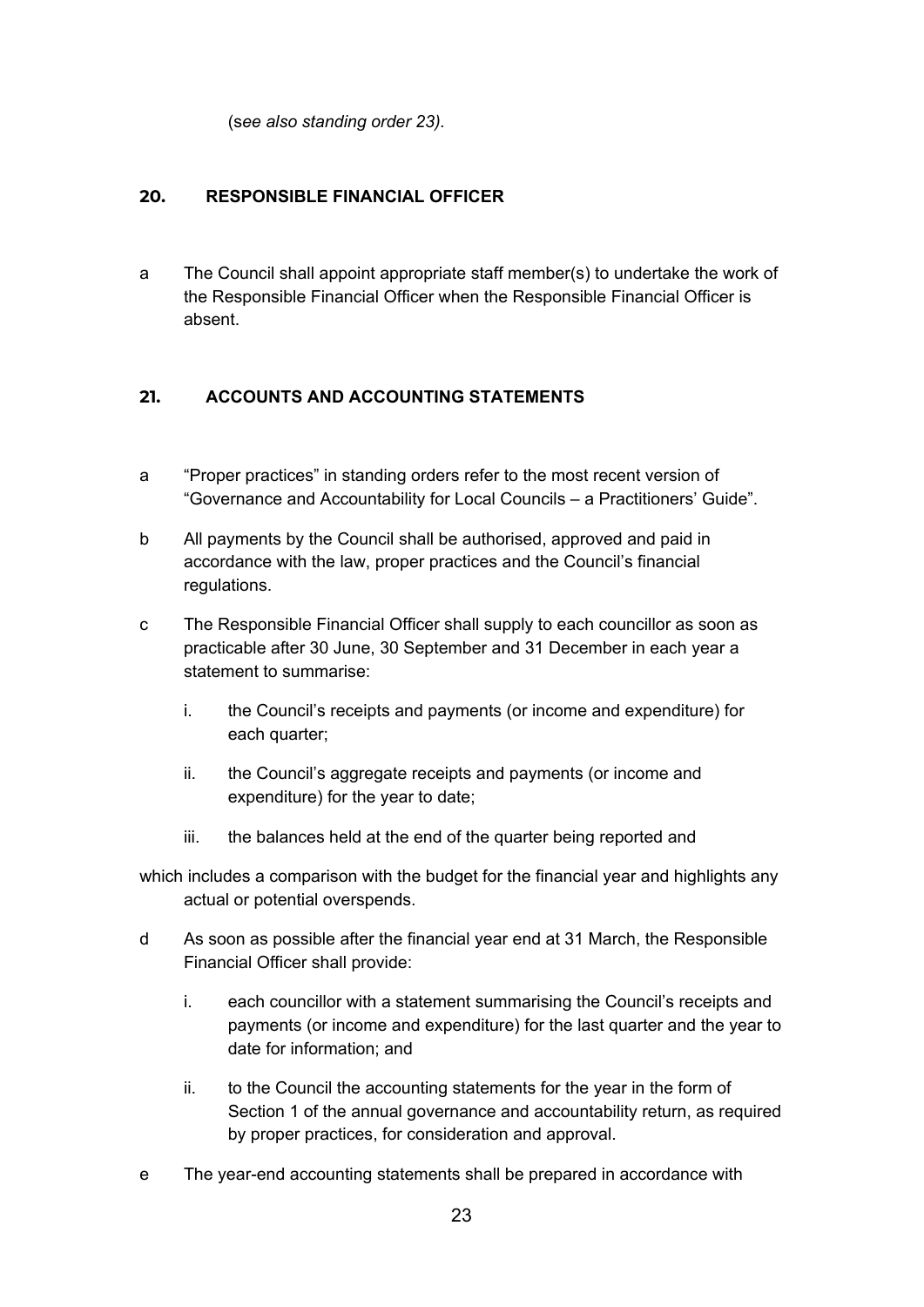proper practices and apply the form of accounts determined by the Council (receipts and payments, or income and expenditure) for the year to 31 March. A completed draft annual governance and accountability return shall be presented to all councillors at least 14 days prior to anticipated approval by the Council. The annual governance and accountability return of the Council, which is subject to external audit, including the annual governance statement, shall be presented to the Council for consideration and formal approval before 30 June.

# <span id="page-23-0"></span>**22. FINANCIAL CONTROLS AND PROCUREMENT**

- a. The Council shall consider and approve financial regulations drawn up by the Responsible Financial Officer, which shall include detailed arrangements in respect of the following:
	- i. the keeping of accounting records and systems of internal controls;
	- ii. the assessment and management of financial risks faced by the Council;
	- iii. the work of the independent internal auditor in accordance with proper practices and the receipt of regular reports from the internal auditor, which shall be required at least annually;
	- iv. the inspection and copying by councillors and local electors of the Council's accounts and/or orders of payments; and
	- v. whether contracts with an estimated value below **£25,000** due to special circumstances are exempt from a tendering process or procurement exercise.
- b. Financial regulations shall be reviewed regularly and at least annually for fitness of purpose.
- c. **A public contract regulated by the Public Contracts Regulations 2015 with an estimated value in excess of £25,000 but less than the relevant thresholds in standing order 18(f) is subject to Regulations 109-114 of the Public Contracts Regulations 2015 which include a requirement on the Council to advertise the contract opportunity on the Contracts Finder website regardless of what other means it uses to advertise the opportunity.**
- d. Subject to additional requirements in the financial regulations of the Council, the tender process for contracts for the supply of goods, materials, services or the execution of works shall include, as a minimum, the following steps:
	- i. a specification for the goods, materials, services or the execution of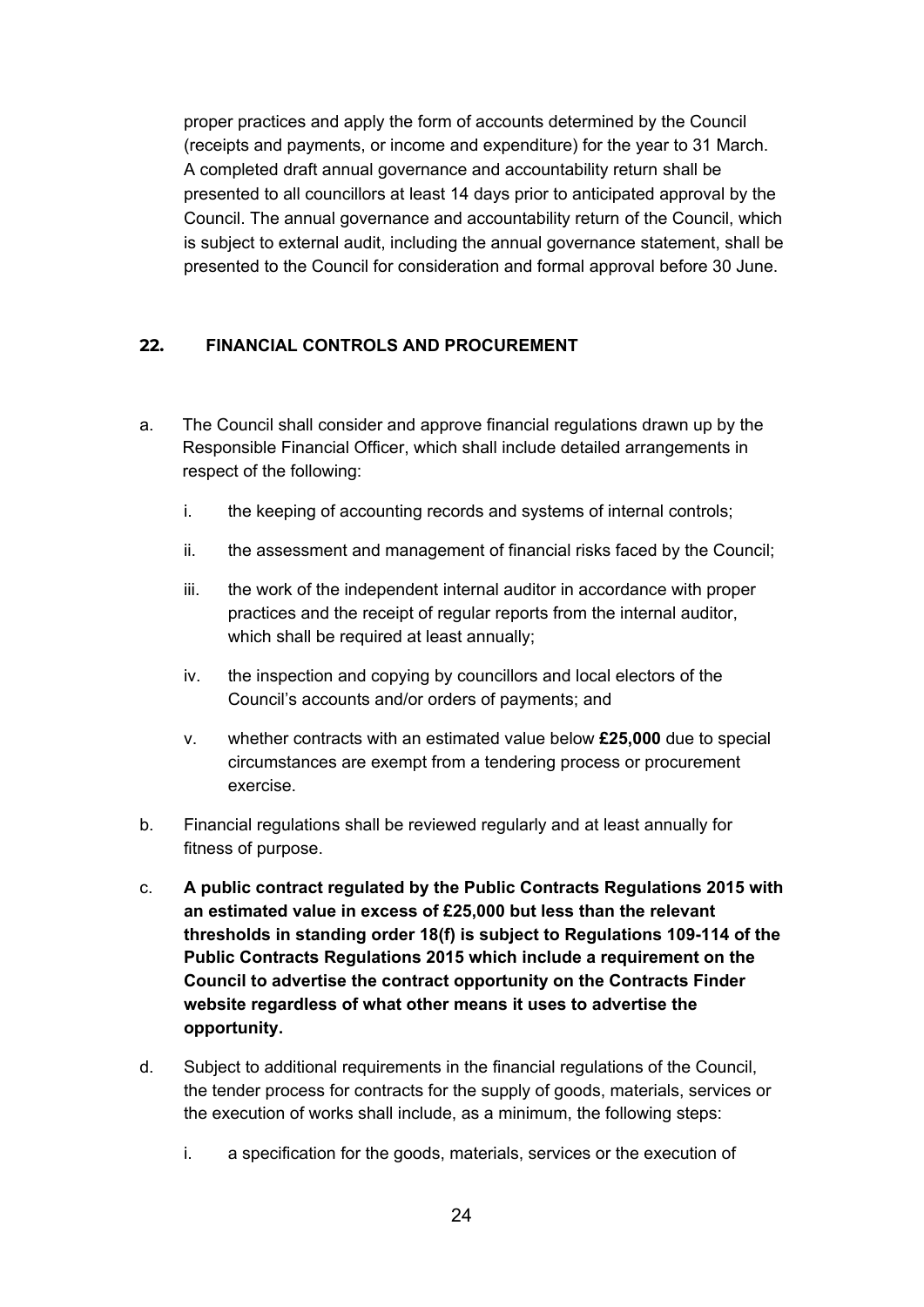works shall be drawn up;

- ii. an invitation to tender shall be drawn up to confirm (i) the Council's specification (ii) the time, date and address for the submission of tenders (iii) the date of the Council's written response to the tender and (iv) the prohibition on prospective contractors contacting councillors or staff to encourage or support their tender outside the prescribed process;
- iii. the invitation to tender shall be advertised in a local newspaper and in any other manner that is appropriate;
- iv. tenders are to be submitted in writing in a sealed marked envelope addressed to the Proper Officer;
- v. tenders shall be opened by the Proper Officer in the presence of at least one councillor after the deadline for submission of tenders has passed;
- vi. tenders are to be reported to and considered by the appropriate meeting of the Council or a committee or sub-committee with delegated responsibility.
- e. Neither the Council, nor a committee or a sub-committee with delegated responsibility for considering tenders, is bound to accept the lowest value tender.
- f. **A public contract regulated by the Public Contracts Regulations 2015 with an estimated value in excess of £181,302 for a public service or supply contract or in excess of £4,551,413 for a public works contract (or other thresholds determined by the European Commission every two years and published in the Official Journal of the European Union (OJEU)) shall comply with the relevant procurement procedures and other requirements in the Public Contracts Regulations 2015 which include advertising the contract opportunity on the Contracts Finder website and in OJEU.**
- g. **A public contract in connection with the supply of gas, heat, electricity, drinking water, transport services, or postal services to the public; or the provision of a port or airport; or the exploration for or extraction of gas, oil or solid fuel with an estimated value in excess of £363,424 for a supply, services or design contract; or in excess of £4,551,413 for a works contract; or £820,370 for a social and other specific services contract (or other thresholds determined by the European Commission every two years and published in OJEU) shall comply with the relevant procurement procedures and other requirements in the Utilities Contracts Regulations 2016.**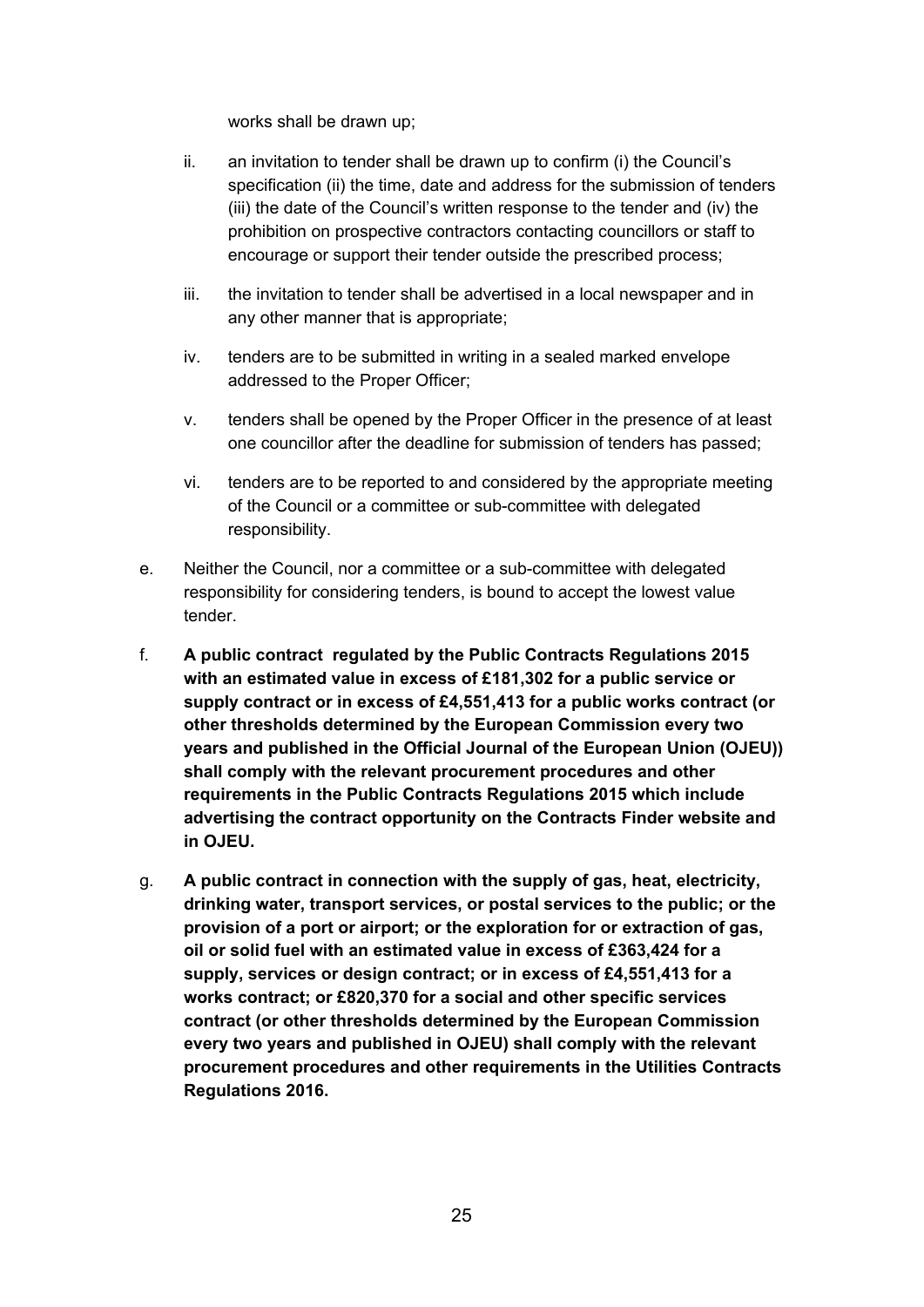## <span id="page-25-0"></span>**23. HANDLING STAFF MATTERS**

- a A matter personal to a member of staff that is being considered by a meeting of [Council] OR [the committee] OR [the sub-committee] is subject to standing order 11.
- b Subject to the Council's policy regarding absences from work, the Council's most senior member of staff shall notify the chairman of [the committee] OR [the sub-committee] or, if he is not available, the vice-chairman (if there is one) of [the committee] OR [the sub-committee] of absence occasioned by illness or other reason and that person shall report such absence to [the committee] OR [the sub-committee] at its next meeting.
- c The chairman of [the committee] OR [the sub-committee] or in his absence, the vice-chairman shall upon a resolution conduct a review of the performance and annual appraisal of the work of [the member of staff's job title]. The reviews and appraisal shall be reported in writing and are subject to approval by resolution by [the committee] OR [the sub-committee].
- d Subject to the Council's policy regarding the handling of grievance matters, the Council's most senior member of staff (or other members of staff) shall contact the chairman of [the committee] OR [the sub-committee] or in his absence, the vice-chairman of [the committee] OR [the sub-committee] in respect of an informal or formal grievance matter, and this matter shall be reported back and progressed by resolution of [the committee] OR [the sub-committee].
- e Subject to the Council's policy regarding the handling of grievance matters, if an informal or formal grievance matter raised by [the member of staff's job title] relates to the chairman or vice-chairman of [the committee] OR [the sub-committee], this shall be communicated to another member of [the committee] OR [the sub-committee], which shall be reported back and progressed by resolution of [the committee] OR [the sub-committee].
- f Any persons responsible for all or part of the management of staff shall treat as confidential the written records of all meetings relating to their performance, capabilities, grievance or disciplinary matters.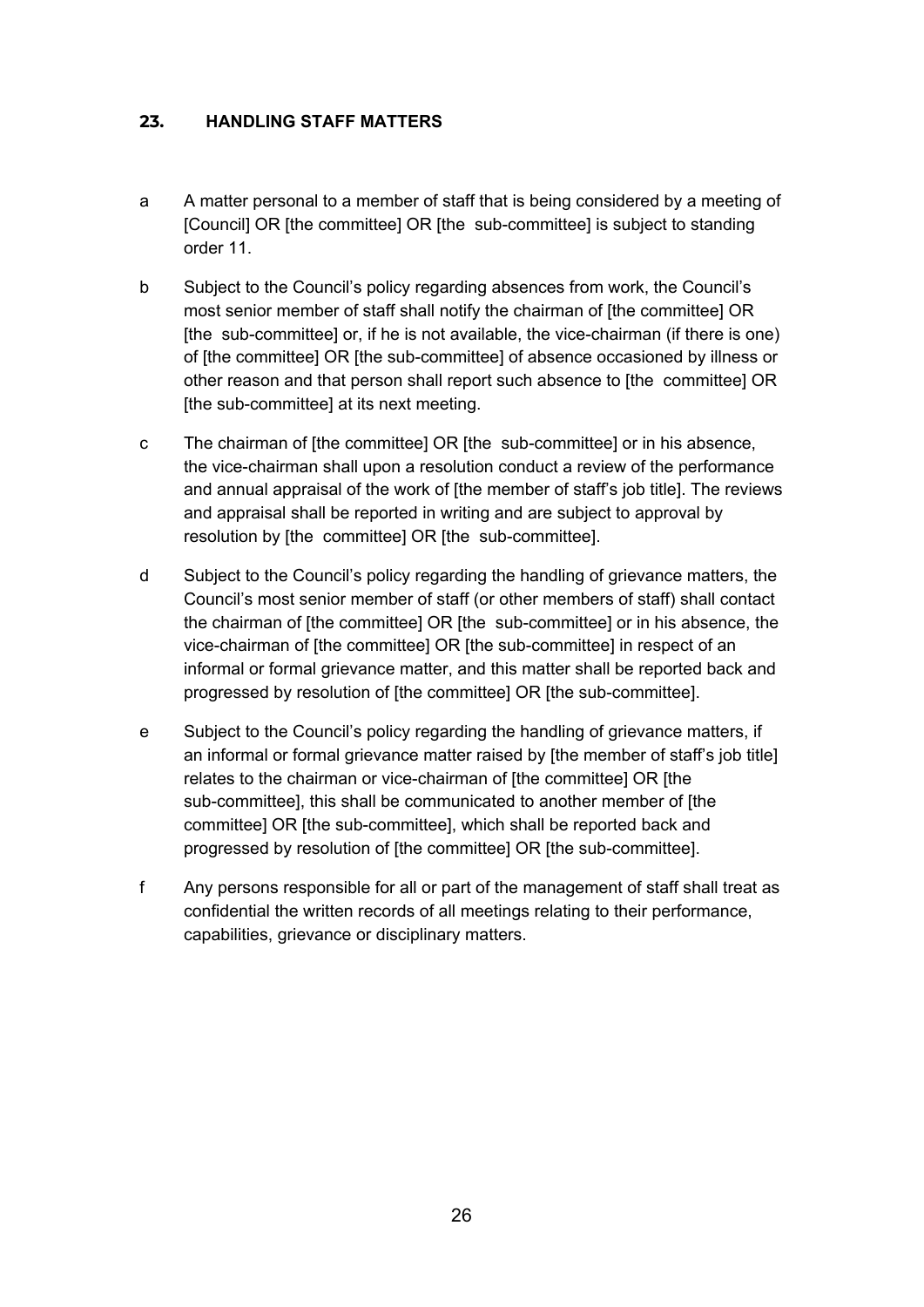g In accordance with standing order 11(a), persons with line management responsibilities shall have access to staff records referred to in standing order 19(f).

## <span id="page-26-0"></span>**24. RESPONSIBILITIES TO PROVIDE INFORMATION**

*See also standing order 21.*

- a **In accordance with freedom of information legislation, the Council shall publish information in accordance with its publication scheme and respond to requests for information held by the Council.**
- b. [*If gross annual income or expenditure (whichever is higher) does not exceed £25,000*] **The Council shall publish information in accordance with the requirements of the Smaller Authorities (Transparency Requirements) (England) Regulations 2015.**

OR

- [*If gross annual income or expenditure (whichever is the higher) exceeds £200,000*] **The Council, shall publish information in accordance with the requirements of the Local Government (Transparency Requirements) (England) Regulations 2015**.
- <span id="page-26-1"></span>**25. RESPONSIBILITIES UNDER DATA PROTECTION LEGISLATION** (Below is not an exclusive list).

*See also standing order 11.*

- a **The Council shall appoint a Data Protection Officer.**
- b **The Council shall have policies and procedures in place to respond to an individual exercising statutory rights concerning his personal data.**
- c **The Council shall have a written policy in place for responding to and managing a personal data breach.**
- d **The Council shall keep a record of all personal data breaches comprising the facts relating to the personal data breach, its effects and the remedial action taken.**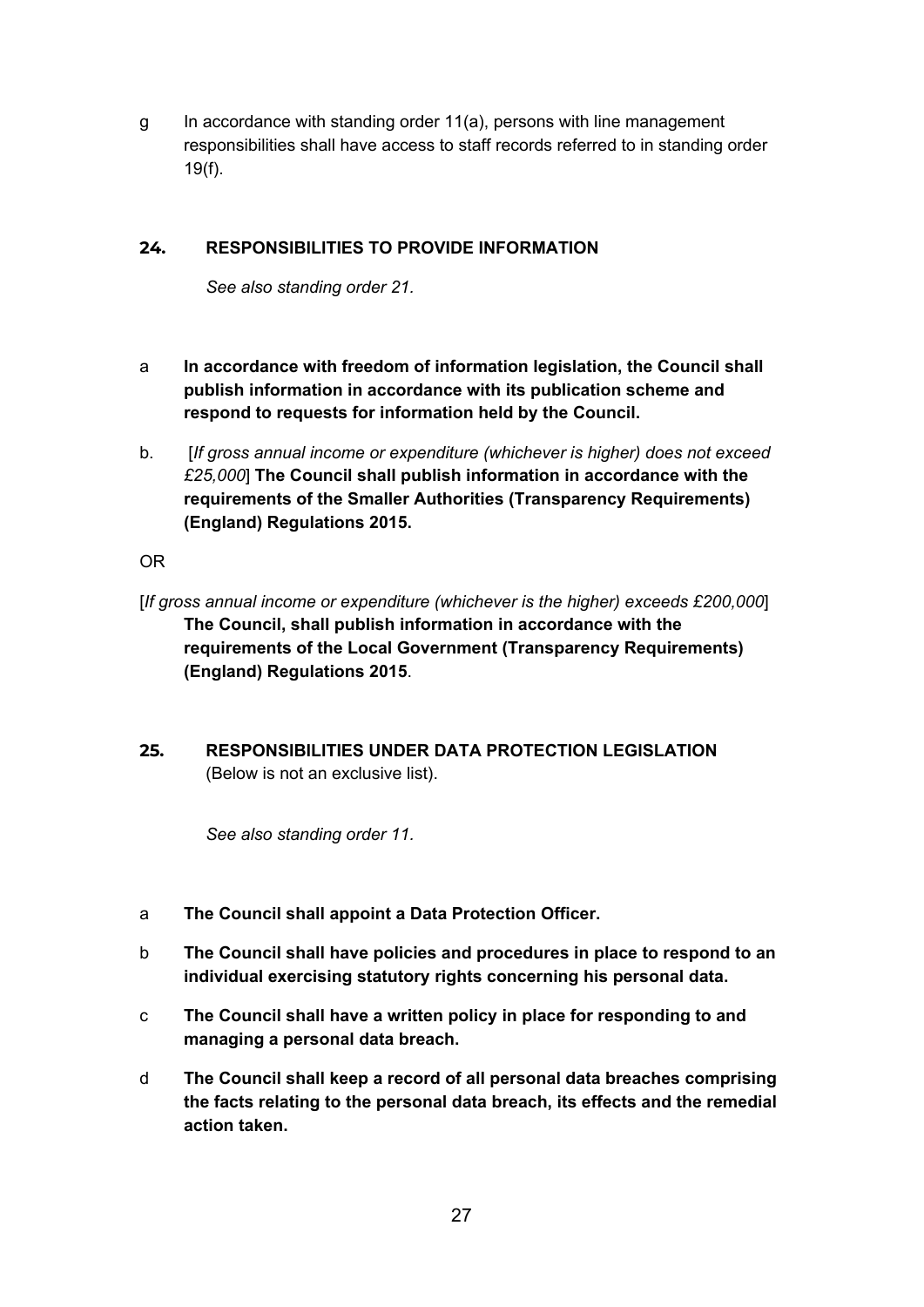- e **The Council shall ensure that information communicated in its privacy notice(s) is in an easily accessible and available form and kept up to date.**
- f **The Council shall maintain a written record of its processing activities.**

## <span id="page-27-0"></span>**26. RELATIONS WITH THE PRESS/MEDIA**

a Requests from the press or other media for an oral or written comment or statement from the Council, its councillors or staff shall be handled in accordance with the Council's policy in respect of dealing with the press and/or other media.

# <span id="page-27-1"></span>**27. EXECUTION AND SEALING OF LEGAL DEEDS**

*See also standing orders 15(b)(xii) and (xvii).*

- a A legal deed shall not be executed on behalf of the Council unless authorised by a resolution.
- b **[Subject to standing order 23(a), the Council's common seal shall alone be used for sealing a deed required by law. It shall be applied by the Proper Officer in the presence of two councillors who shall sign the deed as witnesses.]**

*The above is applicable to a Council with a common seal.*

OR

**[Subject to standing order 23(a), any two councillors may sign, on behalf of the Council, any deed required by law and the Proper Officer shall witness their signatures.]**

*The above is applicable to a Council without a common seal.*

# <span id="page-27-2"></span>**28. COMMUNICATING WITH DISTRICT AND COUNTY OR UNITARY COUNCILLORS**

- a An invitation to attend a meeting of the Council shall be sent, together with the agenda, to the ward councillor(s) of the District and County Council OR Unitary Council representing the area of the Council.
- b Unless the Council determines otherwise, a copy of each letter sent to the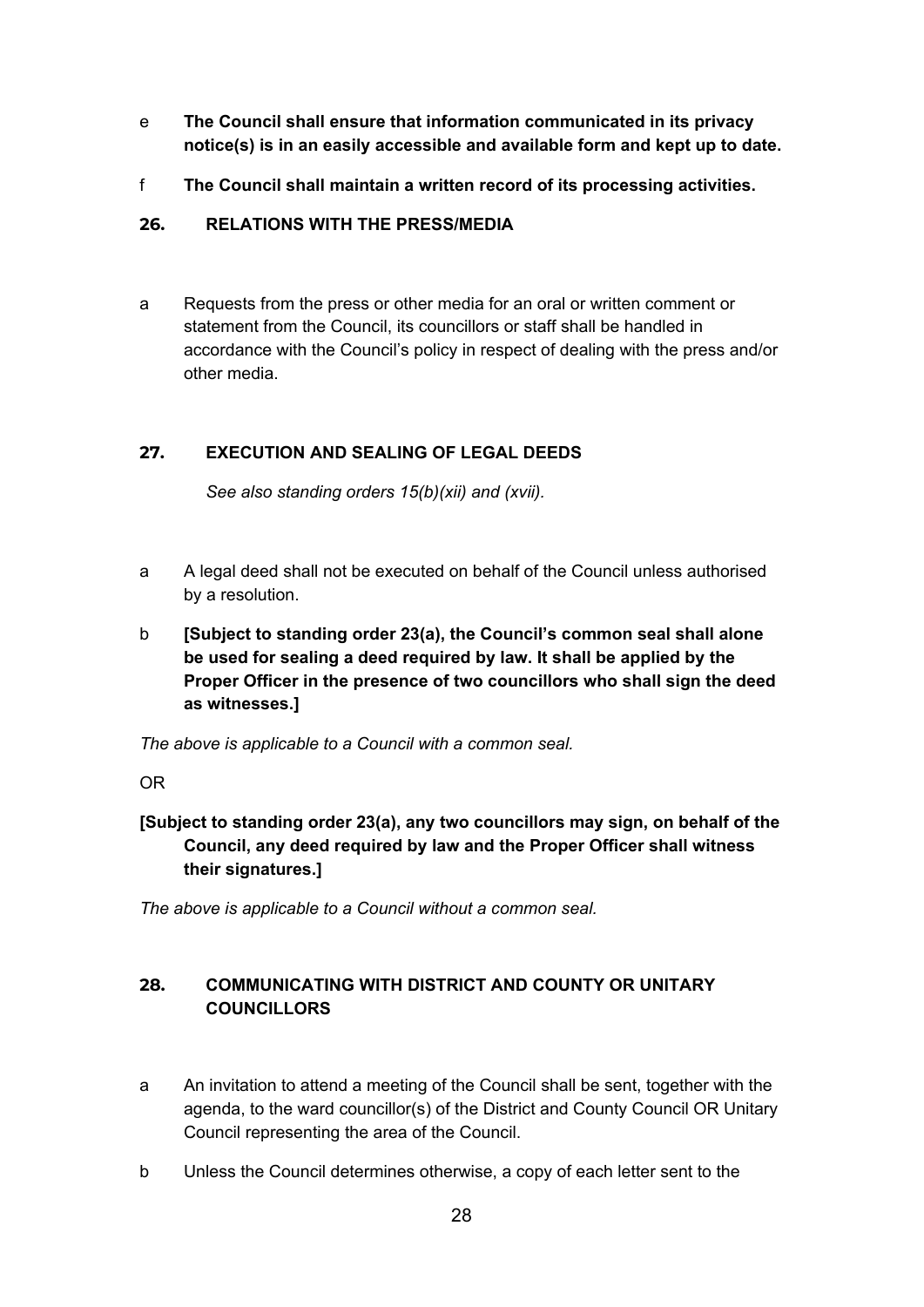District and County Council OR Unitary Council shall be sent to the ward councillor(s) representing the area of the Council.